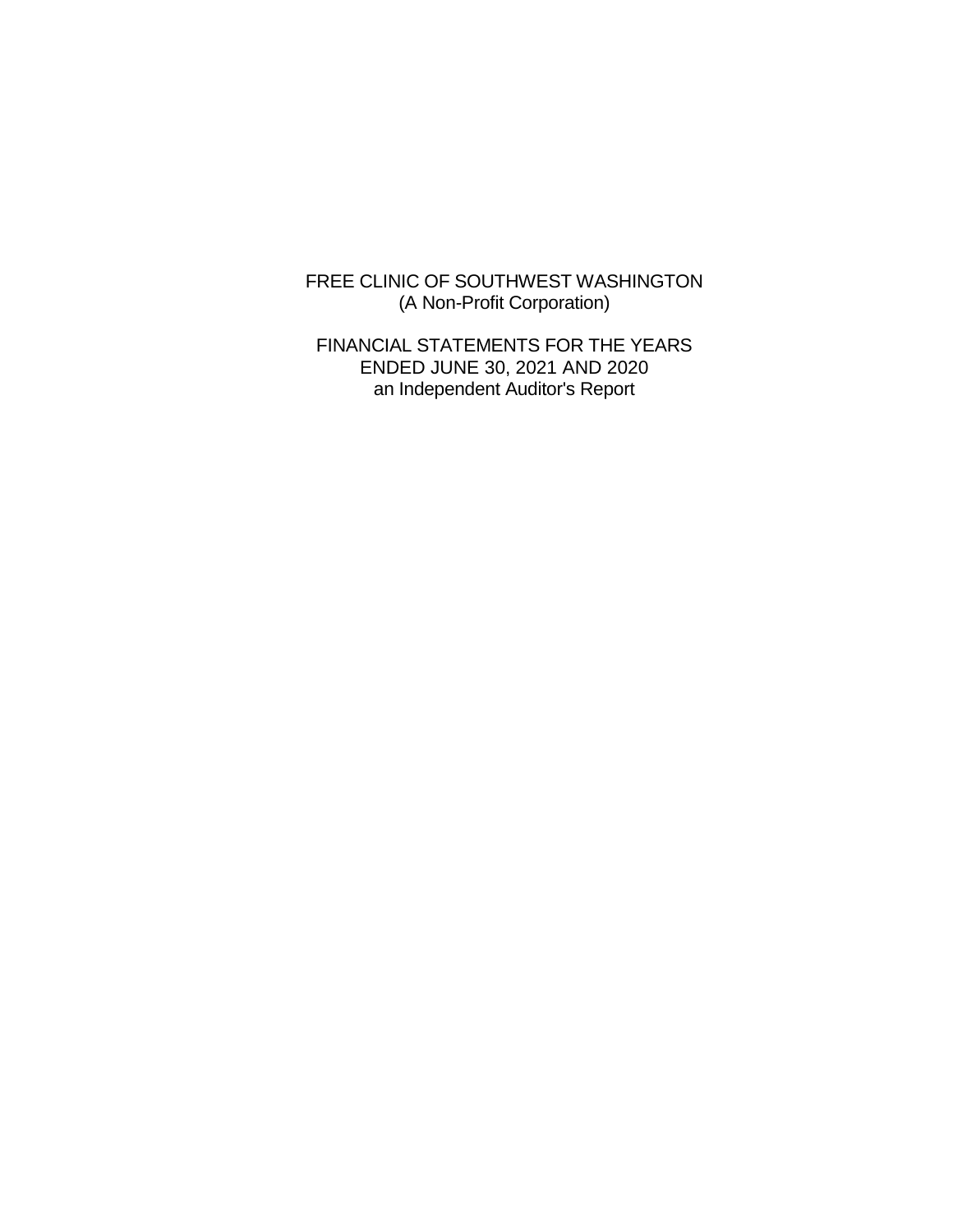# FREE CLINIC OF SOUTHWEST WASHINGTON (A Non-Profit Corporation)

# FINANCIAL STATEMENTS FOR THE YEARS ENDED JUNE 30, 2021 AND 2020

# TABLE OF CONTENTS

|                                                | <b>PAGE</b> |
|------------------------------------------------|-------------|
| <b>INDEPENDENT AUDITOR'S REPORT</b>            | 1           |
| STATEMENTS OF FINANCIAL POSITION               | 3           |
| STATEMENT OF ACTIVITIES - FYE 6/30/21          | 4           |
| STATEMENT OF ACTIVITIES - FYE 6/30/20          | 5           |
| STATEMENT OF FUNCTIONAL EXPENSES - FYE 6/30/21 | 6           |
| STATEMENT OF FUNCTIONAL EXPENSES - FYE 6/30/20 | 7           |
| <b>STATEMENTS OF CASH FLOWS</b>                | 8           |
| NOTES TO FINANCIAL STATEMENTS                  | 9           |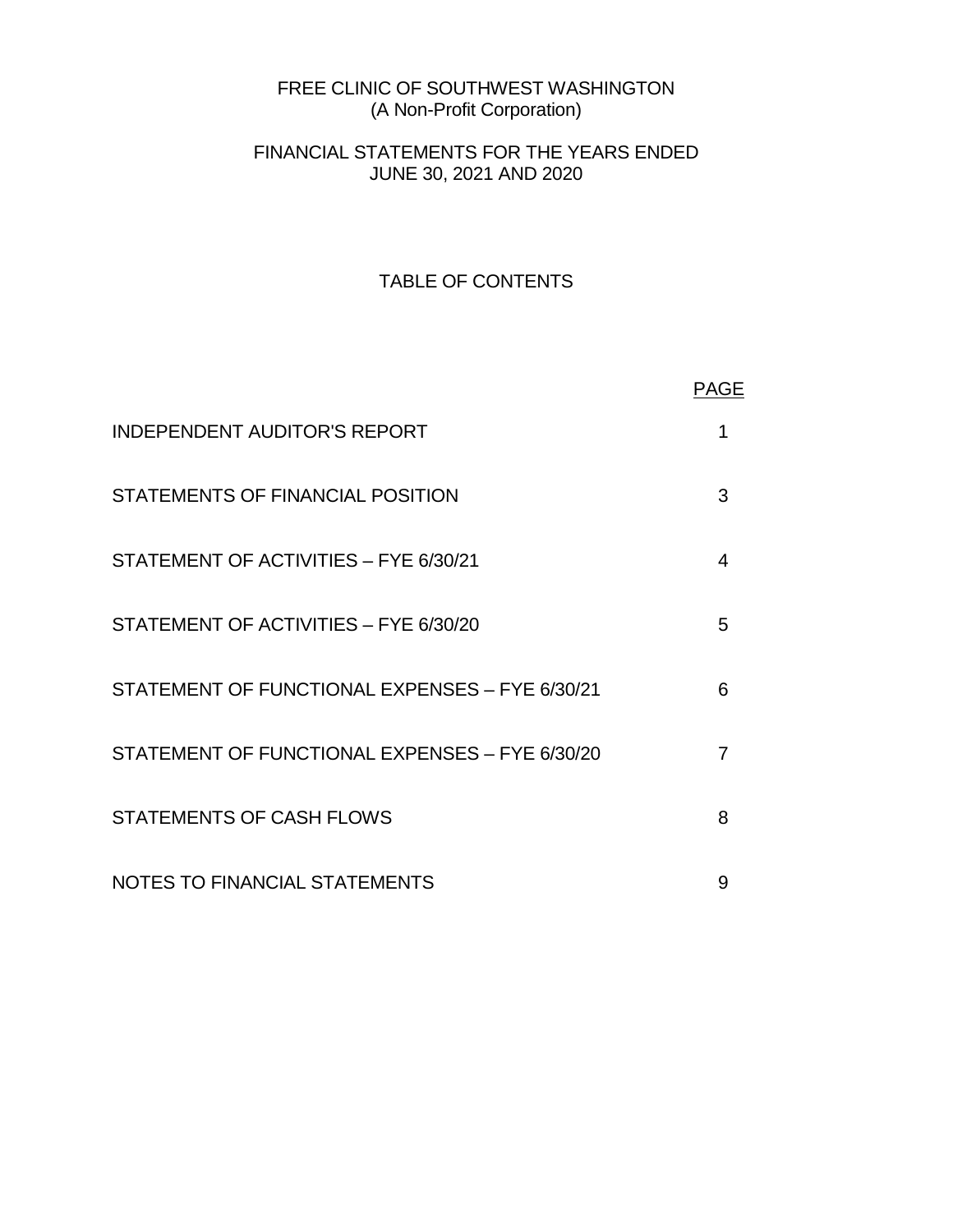

# **PLYMALE & GILLESPIE CPAs, PLLC**

*Certified Public Accountants*

# INDEPENDENT AUDITOR'S REPORT

To the Finance Committee The Board of Directors Free Clinic of Southwest Washington

# **Report on the Financial Statements**

We have audited the accompanying financial statements of Free Clinic of Southwest Washington (a non-profit organization) which comprise the statement of financial position as of June 30, 2021 and 2020, and the related statements of activities, functional expenses and cash flows, for the years then ended, and the related notes to the financial statements.

# **Management's Responsibility for the Financial Statements**

Management is responsible for the preparation and fair presentation of these financial statements in accordance with accounting principles generally accepted in the United States of America; this includes the design, implementation, and maintenance of internal control relevant to the preparation and fair presentation of financial statements that are free from material misstatement, whether due to fraud or error.

# **Auditor's Responsibility**

Our responsibility is to express an opinion on these financial statements based on our audit. We conducted our audit in accordance with auditing standards generally accepted in the United States of America. Those standards require that we plan and perform the audit to obtain reasonable assurance about whether the financial statements are free from material misstatement.

An audit involves performing procedures to obtain audit evidence about the amounts and disclosures in the financial statements. The procedures selected depend on the auditor's judgment, including the assessment of the risks of material misstatement of the financial statements, whether due to fraud or error. In making those risk assessments, the auditor considers internal control relevant to the entity's preparation and fair presentation of the financial statements in order to design audit procedures that are appropriate in the circumstances, but not for the purpose of expressing an opinion on the effectiveness of the entity's internal control. Accordingly, we express no such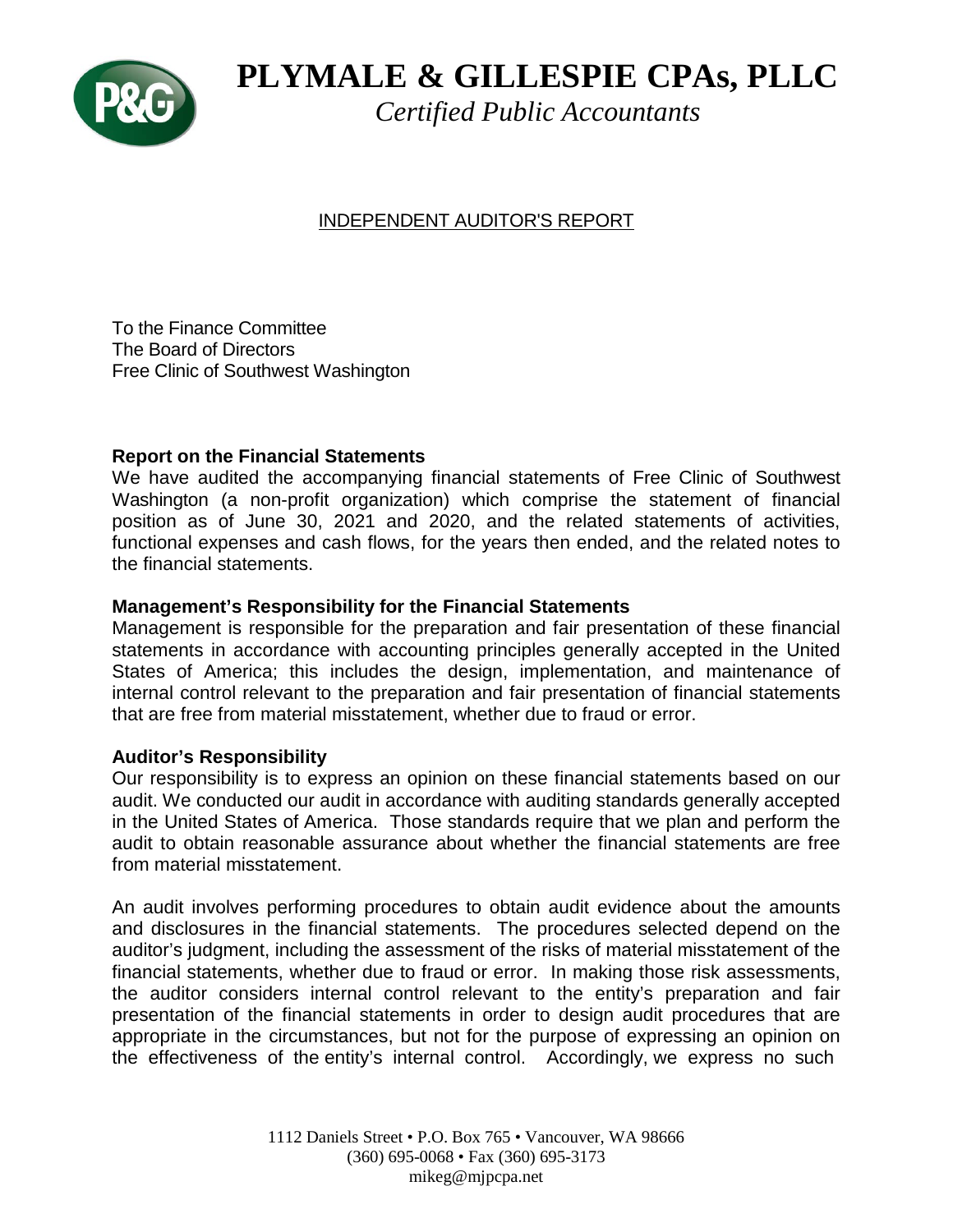opinion. An audit also includes evaluating the appropriateness of accounting policies used and the reasonableness of significant accounting estimates made by management, as well as evaluating the overall presentation of the financial statements.

We believe that the audit evidence we have obtained is sufficient and appropriate to provide a basis for our audit opinion.

# **Opinion**

In our opinion, the financial statements referred to above present fairly, in all material respects, the financial position of Free Clinic of Southwest Washington as of June 30, 2021 and 2020, and the changes in its net assets and its cash flows for the years then ended in accordance with accounting principles generally accepted in the United States of America.

PLYMALE & GILLESPIE CPAs, PLLC

Michael Gillespie

Michael Gillespie Certified Public Accountant November 9, 2021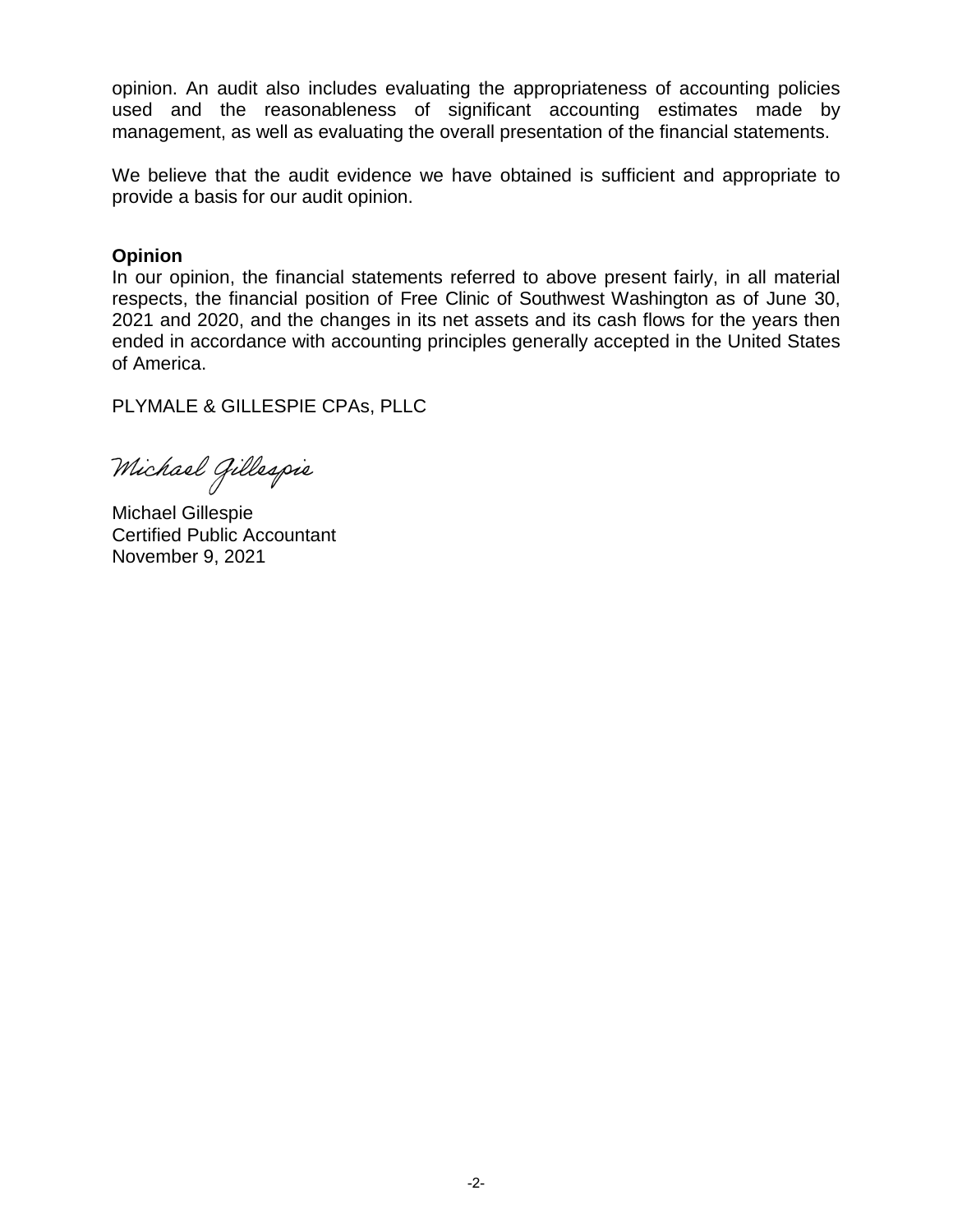# Statement of Financial Position Free Clinic of Southwest Washington

# ASSETS

|                                            | 6/30/2021     |  | 6/30/2020 |           |
|--------------------------------------------|---------------|--|-----------|-----------|
| <b>Current Assets</b>                      |               |  |           |           |
| Cash and Cash Equivalents                  | \$<br>574,434 |  | \$        | 860,639   |
| Vanguard Investment Account                | 620,428       |  |           | 45,457    |
| American Funds Mutual Funds                | 465,397       |  |           | 337,647   |
| <b>Accounts Receivable</b>                 | 1,375         |  |           | 2,219     |
| <b>Grants Receivable - Current Portion</b> | 127,000       |  |           | 75,000    |
| <b>Prepaid Expenses</b>                    | 16,906        |  |           | 13,543    |
| <b>Total Current Assets</b>                | 1,805,540     |  |           | 1,334,505 |
| <b>Noncurrent Assets:</b>                  |               |  |           |           |
| Endowment Investments                      | 493,680       |  |           | 422,343   |
| Grants Receivable - Long-Term Portion      |               |  |           | 25,000    |
| Equipment                                  | 142,071       |  |           | 171,741   |
| Less: Accumulated Depreciation             | (120, 688)    |  |           | (145,980) |
| Leasehold Improvements                     | 614,918       |  |           | 597,736   |
| Less: Accumulated Amortization             | (379,178)     |  |           | (357,706) |
| <b>Total Noncurrent Assets</b>             | 750,803       |  |           | 713,134   |
| <b>Total Assets</b>                        | 2,556,343     |  |           | 2,047,639 |

# LIABILITIES AND NET ASSETS

| <b>Current Liabilities</b>              |              |    |           |
|-----------------------------------------|--------------|----|-----------|
| <b>Accrued Payroll</b>                  | \$<br>21,685 | \$ | 27,614    |
| Payroll Withholdings                    | 581          |    | 1,548     |
| <b>Accounts Payable</b>                 | 6,816        |    | 3,588     |
| <b>Accrued Vacation Payable</b>         | 18,498       |    | 14,655    |
| <b>Total Current Liabilities</b>        | 47,580       |    | 47,405    |
| Net Assets:                             |              |    |           |
| Without Donor Restrictions:             |              |    |           |
| <b>Available for General Operations</b> | 1,539,180    |    | 862,087   |
| <b>Board-Designated Reserves</b>        | 100,000      |    | 100,000   |
| Net Investment in Fixed Assets          | 257,123      |    | 265,791   |
| Subtotal - Without Donor Restrictions   | 1,896,303    |    | 1,227,878 |
| <b>With Donor Restrictions</b>          | 612,460      |    | 772,356   |
| <b>Total Net Assets</b>                 | 2,508,763    |    | 2,000,234 |
| <b>Total Liabilities and Net Assets</b> | 2.556.343    | \$ | 2.047.639 |

THE ACCOMPANYING NOTES ARE AN INTEGRAL PART OF THESE FINANCIAL STATEMENTS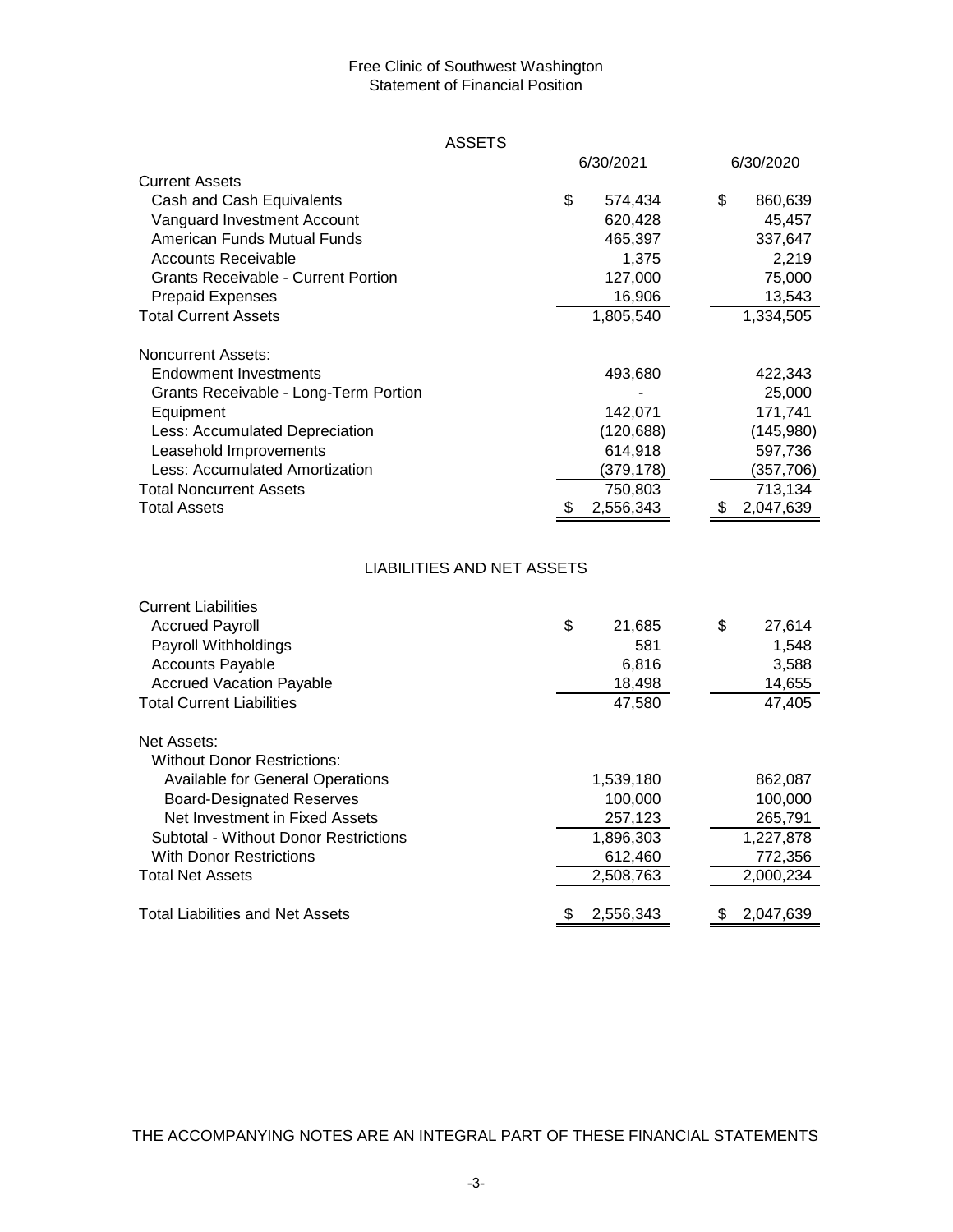# Free Clinic of Southwest Washington Statement of Activities Year Ended June 30, 2021

|                                              | Without<br>Donor    |     | With<br>Donor | Total<br><b>FYE</b><br>6/30/2021 |
|----------------------------------------------|---------------------|-----|---------------|----------------------------------|
| Revenue:                                     | <b>Restrictions</b> |     | Restrictions  |                                  |
| <b>Individual Donations</b>                  | \$                  | \$. | 10,366        | \$                               |
|                                              | 192,310             |     |               | 202,676                          |
| <b>Business &amp; Organization Donations</b> | 111,351             |     | 51,239        | 162,590                          |
| <b>Patient Donations</b>                     | 1,430               |     |               | 1,430                            |
| <b>Foundation Grants</b>                     | 41,000              |     | 41,000        | 82,000                           |
| <b>Other Grants</b>                          | 102,000             |     |               | 102,000                          |
| <b>Special Events</b>                        | 245,526             |     |               | 245,526                          |
| Bequests, Memorials, Planned Gifts           | 222,089             |     | 2,500         | 224,589                          |
| <b>Contract Service Revenue</b>              | 22,451              |     |               | 22,451                           |
| Interest & Investment Earnings               | 176,803             |     | 100,426       | 277,229                          |
| Donated Use of Facilities                    | 95,820              |     |               | 95,820                           |
| Donated Medical and Dental Services          | 325,364             |     |               | 325,364                          |
| Net Assets Released from Restrictions        | 365,427             |     | (365, 427)    |                                  |
| <b>Total Revenue</b>                         | 1,901,571           |     | (159, 896)    | 1,741,675                        |
| Expenses:                                    |                     |     |               |                                  |
| Program Service Expenses                     | 1,006,097           |     |               | 1,006,097                        |
| Management & General Expenses                | 92,653              |     |               | 92,653                           |
| <b>Fundraising Expenses</b>                  | 134,396             |     |               | 134,396                          |
| <b>Total Expenses</b>                        | 1,233,146           |     |               | 1,233,146                        |
| Change in Net Assets                         | 668,425             |     | (159, 896)    | 508,529                          |
| Net Assets at Beginning of Year              | 1,227,878           |     | 772,356       | 2,000,234                        |
| Net Assets at End of Year                    | \$<br>1,896,303     | \$  | 612,460       | \$<br>2,508,763                  |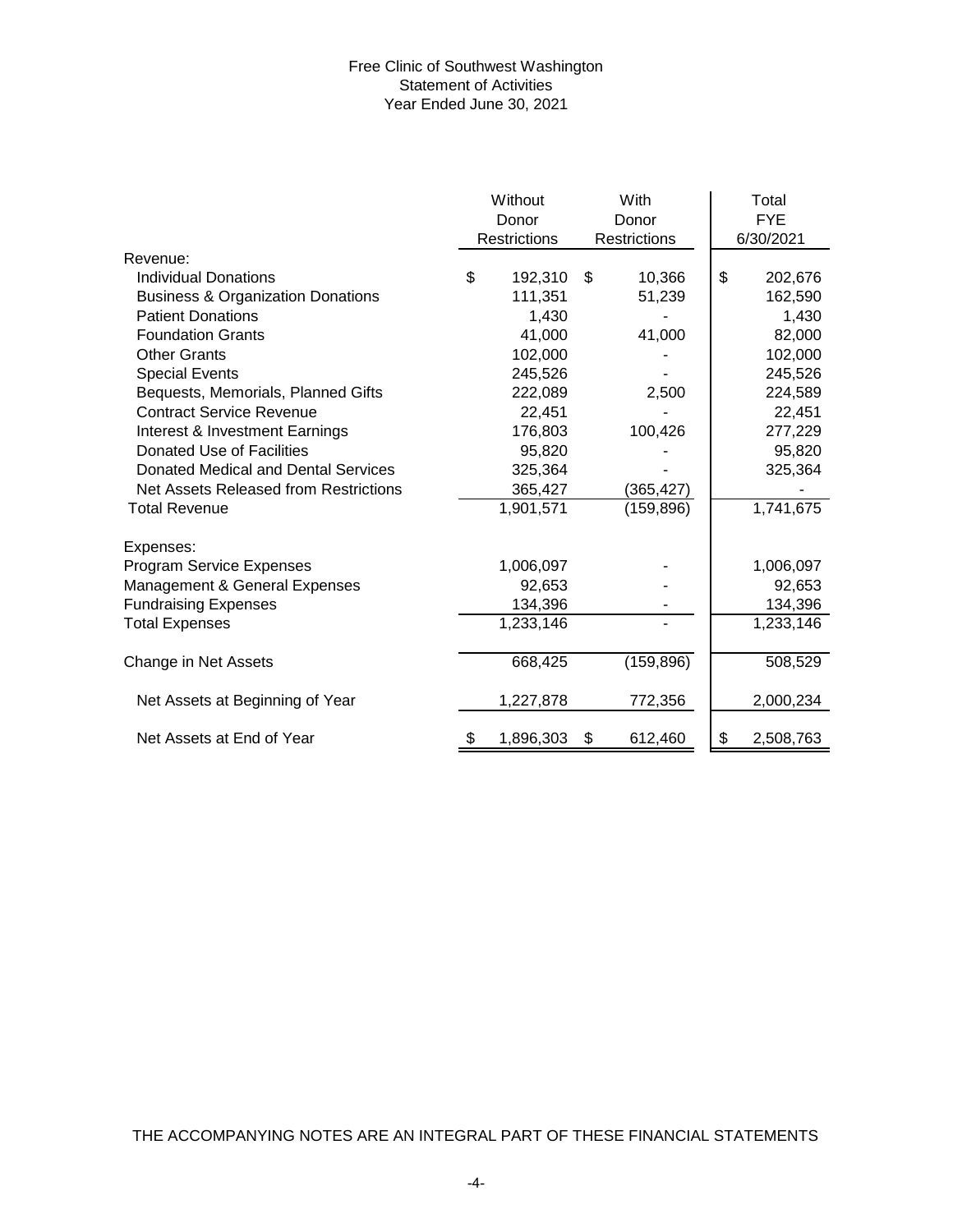# Free Clinic of Southwest Washington Statement of Activities Year Ended June 30, 2020

|                                              | Without<br>Donor    | With<br>Donor | Total<br><b>FYE</b> |
|----------------------------------------------|---------------------|---------------|---------------------|
|                                              | <b>Restrictions</b> | Restrictions  | 6/30/20             |
| Revenue, Gains and Other Support:            |                     |               |                     |
| <b>Individual Donations</b>                  | \$<br>199,447       | \$<br>21,593  | \$<br>221,040       |
| <b>Business &amp; Organization Donations</b> | 32,859              | 199,500       | 232,359             |
| <b>Patient Donations</b>                     | 33,742              |               | 33,742              |
| <b>Foundation Grants</b>                     | 76,000              | 244,200       | 320,200             |
| Payroll Protection Program Ioan forgiven     | 72,000              |               | 72,000              |
| <b>Special Events</b>                        | 218,944             |               | 218,944             |
| <b>Contract Service Revenue</b>              | 15,589              |               | 15,589              |
| Bequests, Memorials, Planned Gifts           | 179,519             | 500           | 180,019             |
| Interest & Investment Earnings               | 26,555              | 28,196        | 54,751              |
| Gain (Loss) on Disposal of Fixed Assets      | 61,363              |               | 61,363              |
| <b>Donated Materials</b>                     | 40,298              |               | 40,298              |
| Donated Use of Facilities                    | 95,820              |               | 95,820              |
| Donated Advertising & Other                  | 8,720               |               | 8,720               |
| Donated Medical and Dental Services          | 438,748             |               | 438,748             |
| Net Assets Released from Restrictions        | 187,796             | (187, 796)    |                     |
| Total Revenue, Gains and Other Support       | 1,687,400           | 306,193       | 1,993,593           |
| Expenses:                                    |                     |               |                     |
| Program Service Expenses                     | 1,112,463           |               | 1,112,463           |
| Management & General Expenses                | 94,331              |               | 94,331              |
| <b>Fundraising Expenses</b>                  | 139,602             |               | 139,602             |
| <b>Total Expenses</b>                        | 1,346,396           |               | 1,346,396           |
| Change in Net Assets                         | 341,004             | 306,193       | 647,197             |
| Net Assets at Beginning of Year              | 886,874             | 466,163       | 1,353,037           |
| Net Assets at End of Year                    | \$<br>1,227,878     | \$<br>772,356 | \$<br>2,000,234     |

THE ACCOMPANYING NOTES ARE AN INTEGRAL PART OF THESE FINANCIAL STATEMENTS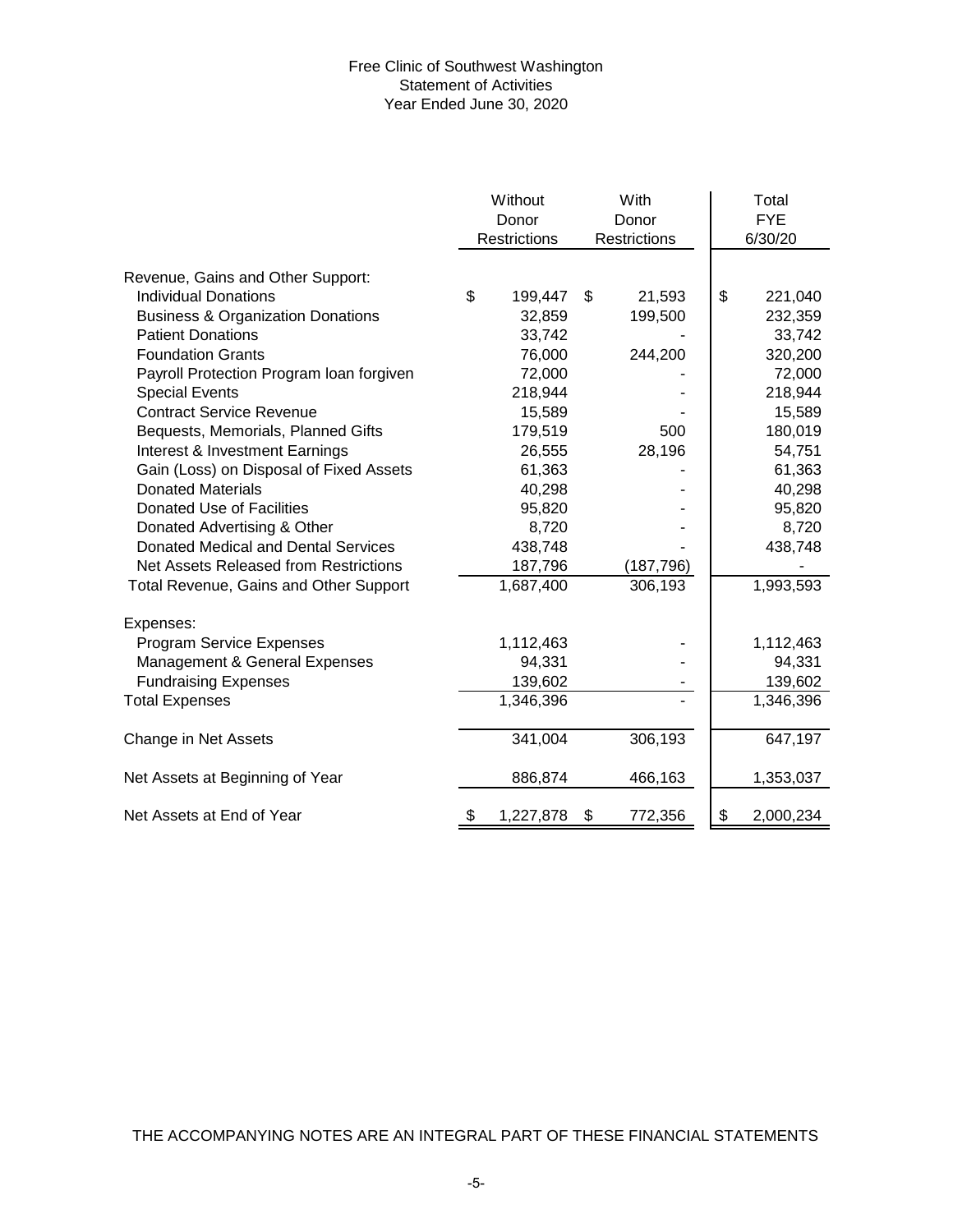Free Clinic of Southwest Washington<br>Statement of Functional Expenses<br>Year Ended June 30, 2021 Free Clinic of Southwest Washington Statement of Functional Expenses Year Ended June 30, 2021

**Program Expenses Program Expenses**

**Total**

|                                        | Basic                             |                        | Project    | <b>Dental</b> |                |   | Program     |   | Mgmt &         |                        | Fund        | Total        |
|----------------------------------------|-----------------------------------|------------------------|------------|---------------|----------------|---|-------------|---|----------------|------------------------|-------------|--------------|
|                                        | Health                            |                        | Access     | Program       |                |   | Expenses    |   | General        |                        | Raising     | Expenses     |
| Expenses:                              |                                   |                        |            |               |                |   |             |   |                |                        |             |              |
| Salaries                               | 204,059<br>↔                      | ക                      | 95,404     | ക             | 64,041         | ക | 363,504     | ക | 16,036         | ↮                      | 72,917      | 452,457<br>↔ |
| Payroll Taxes                          | 17,690                            |                        | 7,981      |               | 5,664          |   | 31,334      |   | 3,304          |                        | 6,305       | 40,942       |
| Health & Dental Insurance              | 8,366                             |                        | 2,649      |               | 3,655          |   | 14,670      |   | 2,465          |                        | 2,755       | 19,890       |
| Retirement Benefits                    | 1,824                             |                        | 612        |               | 845            |   | 3,281       |   | 567            |                        | 637         | 4,485        |
| Accrued Vacation Expense               | 1,717                             |                        | 813        |               | 568            |   | 3,098       |   | 125            |                        | 620         | 3,843        |
| Professional Fees                      | 36,142                            |                        | 12,414     |               | 159            |   | 48,715      |   | 63,389         |                        | 128         | 112,232      |
| Printing & Copying                     | 2,090                             |                        | 1,266      |               | 609            |   | 3,966       |   |                |                        | 2,247       | 6,484        |
| Postage & Delivery                     | 849                               |                        | 491        |               | 236            |   | 1,577       |   | 89             |                        | $rac{1}{4}$ | 2,067        |
| Technology                             | 7,276                             |                        | 3,892      |               | 2,739<br>2,332 |   | 13,907      |   | 1,035          |                        | 6,274       | 21,216       |
| Insurance                              |                                   |                        | 4,845      |               |                |   | 15,178      |   | 579            |                        | 1,882       | 17,639       |
| Radiology                              | 8,001<br>2,878                    |                        | J,         |               |                |   | 2,878       |   |                |                        |             | 2,878        |
| <b>Vouchered Prescriptions</b>         | $\frac{60}{2}$                    |                        | 457        |               | í,             |   | 516         |   | $\mathbf{r}$   |                        |             | 516          |
| <b>Bulk Pharmaceuticals</b>            | 1,720                             |                        |            |               |                |   | 1,720       |   |                |                        |             | 1,720        |
| Office Supplies                        | 1,493                             |                        | 445        |               | 214            |   | 2,152       |   | $\frac{5}{4}$  |                        | 283         | 2,925        |
| Medical, Dental & Clinic Supplies      | 8,483                             |                        |            |               | 4,184          |   | 12,667      |   |                |                        |             | 12,667       |
| <b>Bulk Diabetes Drugs</b>             | 805                               |                        |            |               |                |   | 805         |   |                |                        |             | 805          |
| Occupancy                              | 18,090                            |                        | 1,469      |               | 1,241          |   | 20,800      |   | 1,286          |                        | 281         | 22,366       |
| Website                                | 556                               |                        | 337        |               | 162            |   | 1,054       |   | $\overline{a}$ |                        | 131         | 1,225        |
| Volunteer Support                      | 1,077                             |                        |            |               |                |   | 1,089       |   | SO             |                        |             | 1,142        |
| Training, Travel & Other Staff Support | 317                               |                        |            |               |                |   | 317         |   |                |                        | 25          | 342          |
| Equipment & Van Rental                 | i,                                |                        |            |               | 4,500          |   | 4,500       |   |                |                        |             | 4,500        |
| Dental Clark College Services          |                                   |                        |            |               | 643            |   | 643         |   |                |                        |             | 643          |
|                                        | 1,502                             |                        | 910<br>256 |               | 438            |   | 2,850       |   | $rac{00}{10}$  |                        | 353         | 3,312        |
| Bank & Merchant Fees<br>Dues & Fees    | 870                               |                        |            |               | 123            |   | 1,249       |   |                |                        | 339         | 1,698        |
| Special Events                         |                                   |                        |            |               |                |   |             |   |                |                        | 34,323      | 34,323       |
| Small Equipment                        | 1,933                             |                        |            |               |                |   | 1,933       |   |                |                        |             | 1,933        |
| Depreciation & Amortization            | 15,351                            |                        | 6,632      |               | 5,077          |   | 27,060      |   | 792            |                        | 2,576       | 30,428       |
| Loss on Disposal of Fixed Assets       | 6,543                             |                        |            |               | 740            |   | 7,283       |   |                |                        |             | 7,283        |
| In-Kind Expenses:                      |                                   |                        |            |               |                |   |             |   |                |                        |             |              |
| Donated Medical and Dental Services    | 232,474                           |                        | 55,597     |               | 37,293         |   | 325,364     |   |                |                        |             | 325,364      |
| Donated Use of Facilities              | 77.614                            |                        | 5,749      |               | 8.624          |   | 91.987      |   | 1.916          |                        | 1,916       | 95,820       |
| <b>Total Expenses</b>                  | 659,780<br>$\boldsymbol{\varphi}$ | $\boldsymbol{\varphi}$ | 202,226    | $\Theta$      | 144,092        |   | \$1,006,097 | ↔ | 92,653         | $\boldsymbol{\varphi}$ | 134,396     | \$1,233,146  |

THE ACCOMPANYING NOTES ARE AN INTEGRAL PART OF THESE FINANCIAL STATEMENTS THE ACCOMPANYING NOTES ARE AN INTEGRAL PART OF THESE FINANCIAL STATEMENTS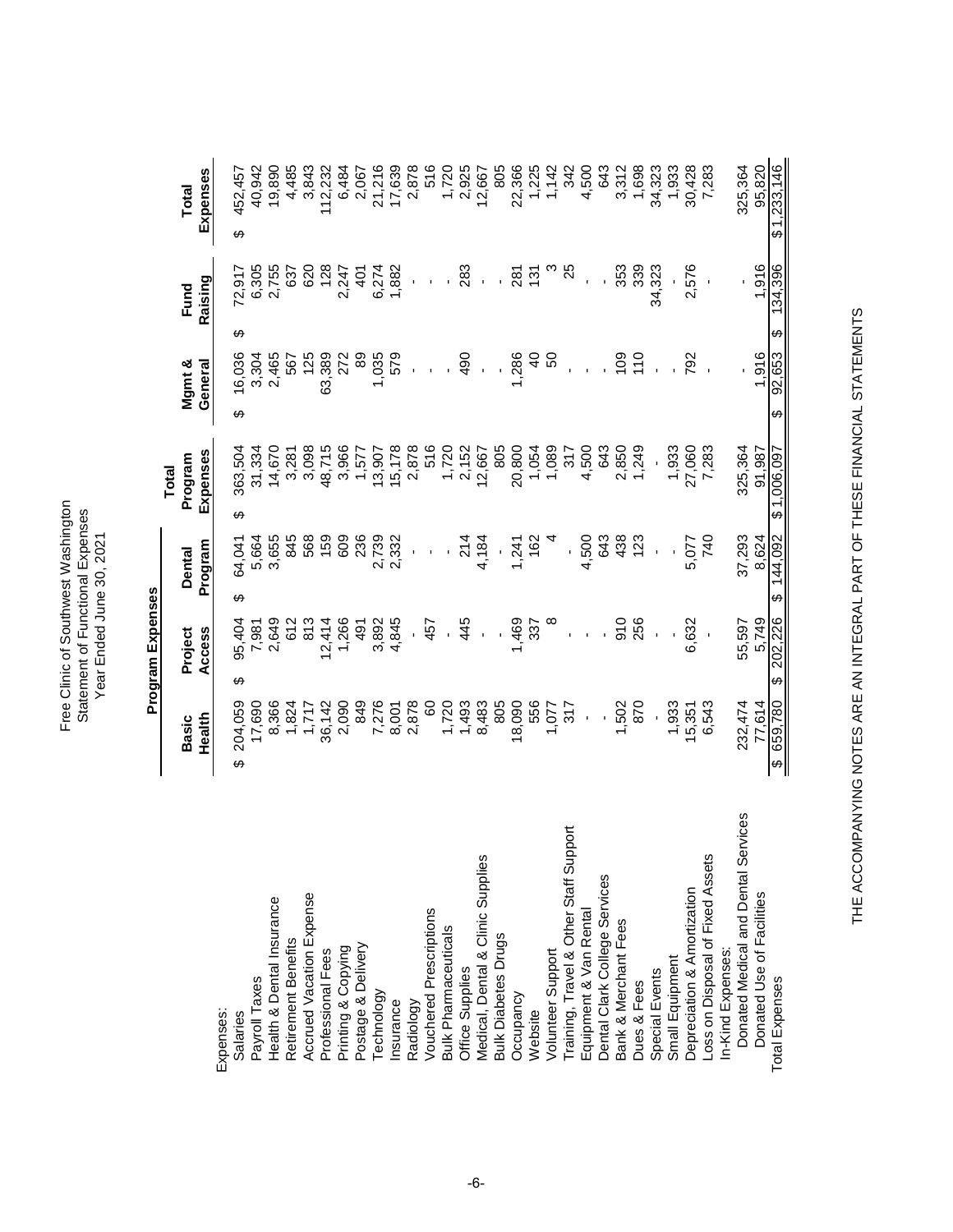Free Clinic of Southwest Washington Free Clinic of Southwest Washington Statement of Functional Expenses Statement of Functional Expenses Year Ended June 30, 2020 Year Ended June 30, 2020

19,636 259 14,806  $9,419$ 3,116 2,000 1,405 3,818 26,388 40,298 7,232 75,956 8,360 1,985 14,742 3,048 3,573 27,552 1,375  $1,413$ 3,188 919 104,540 407,813 Salaries 163,707 \$ 67,376 \$ 74,183 \$ 305,266 \$ 20,059 \$ 82,487 \$ 407,813 \$ Payroll Taxes 14,537 6,456 6,589 27,582 2,472 7,173 37,227 25,093 Health & Dental Insurance 11,217 3,764 5,194 20,175 1,004 3,914 25,093 Retirement Benefits 2,375 454 454 3,653 720 1,008 5,381 Accrued Vacation Expense 2,740 1,175 1,385 5,300 428 1,503 7,232 Professional Fees 6,395 8,759 5,550 20,704 55,253 - 75,956 3,786 Printing 2,788 407 407 407 542 960 3,798 542 407 542 960 3,798 542 542 960 407 542 542 542 542 542 542 542 542  $1,134$ Postage & Delivery 601 164 162 927 55 152 1,134 146 Advertising 62 - - 62 - 84 146 21,861 Technology 6,186 4,495 1,956 12,637 2,574 6,650 21,861 Insurance 9,610 2,626 2,583 14,819 2,382 2,435 19,636 Radiology 8,360 - - 8,360 - - 8,360 Vouchered Prescriptions 262 1,723 - 1,985 - - 1,985 Bulk Pharmaceuticals 14,742 - 14,742 - 14,742 - 9 - 14,742 - 9 - 14,742 - 14,742 - 14,742 - 14,742 - 14,742 - 14,742 - 14,742 - 14,742 - 14,742 - 14,742 - 14,742 - 14,742 - 14,742 - 14,742 - 14,742 - 14,742 - 14,742 - 14,7 Head Lice Kits 3,048 - - 3,048 - - 3,048 Office Supplies 1,736 422 415 2,572 610 391 3,573 Newsletters / Direct Mailing - - - - - 259 259 Nedical, Dental & Calinic Supplies 6,254 29 8,496 9,496 9,486 9,486 9,486 9 29 9 29 9 29 9 29 9 29 9 29 9 29 2 Buti Diabetes Drugs 9,000 - - 9,419 - - 9,419 - - 9,419 - - 9,419 - - 9,419 - - 9,419 - - 9,419 - - 9,419 - - Occupancy 23,282 1,111 1,821 26,215 967 370 27,552 Website 185 1,126 1,126 1,126 1,126 1,126 1,126 1,126 1,1275 Volunteer Support 2,183 43 86 2,312 764 40 3,116 Training, Travel & Other Staff Support 142 31 56 228 1,156 29 1,413 Equipment & Van Rental 500 - 1,500 2,000 - - 2,000 Dental Operations - - 1,405,405 - - 1,405,405 - 1,405,405 - 1,405,405 - 1,405,405 - 1,405 - 1,405 - 1,405 - 1, Dental Van Repairs & Maintenance - - 3,818 3,818 - - 3,818 Bank & Merchant Fees 1,517 324 614 2,455 351 382 3,188 Dues & Fees  $^{721}$   $^{721}$   $^{722}$   $^{783}$   $^{782}$   $^{782}$   $^{785}$   $^{72}$   $^{72}$ Special Events - - - - - 26,388 26,388 30,181 Depreciation & Amortization & Amortization 3,320 5,743 5,743 30,033 16.970 1,071 1,071 30,181 438,747 Donated Dand Dental and Dental Services 335,6661 81,525 21,525 335,863 217 - 438,747 - 438,747 -Donated Use of S762 5786 572,549 59,539 59,539 98,539 98,539 98,539 98,539 12,540 98,537 104,597 104,540 104,540 Donated Materials 40,190 - - 40,190 - 108 40,298 Expenses 37,227 5,381 **Health Access Program Expenses General Raising Expenses Total Basic Project Dental Program Mgmt. & Fund- Total** ക 7,173  $3,914$ 259 1,916 108  $000,$  $1,503$ 6,650 2,435 370  $\overline{4}$ 29 382 26,388 950 152  $\mathfrak{A}$ 391 27 185  $\overline{72}$ 3,077 82,487 Raising Fund-ക 20,059 428 542 2,574 2,382 764 1,156 3,786 2,472 1,004 55 610 720 55,253 967  $\mathfrak{g}$ 89 Mgmt. & 351  $1,071$ General  $\bar{\phantom{a}}$ ക 14,819 8,360 1,985 14,742 3,048 9,419 26,215 2,312 228  $3,818$ 98,837 40,190 27,582 20,175 2,294 12,637 2,572 14,769 1,126 2,000 26,033 305,266 3,653 5,300 20,704 927 8 1,405 2,455 138,747 Expenses 782 Program **Total** ↔ 74,183 12,549 6,589 1,385 5,550 1,956 2,583 415 8,486 196 1,500 1,405 3,818 614 5,743 21,561 5,194 824  $\frac{1}{2}$ 162 1,821 86 221 Program Dental Program Expenses **Program Expenses** မာ 5,749 67,376 6,456 4,495 2,626 1,723 200 324 3,320 81,525 3,764 1,175 8,759 164 29  $1,111$ 43 454 422 77  $407$ స్ Project Access J, ക 14,537  $11,217$ 2,375 2,740 6,395 1,488 601 6,186 9,610 8,360 262 14,742 3,048 1,736 6,254  $9,419$ 23,282 730 2,183 142 500 1,517 483 16,970 80,539 40,190 8 335,661 163,707 Health **Basic**  $\Theta$ Donated Use of Facilities, Advertising, Othe Donated Medical and Dental Services Training, Travel & Other Staff Support Dental Van Repairs & Maintenance Medical, Dental & Clinic Supplies Depreciation & Amortization Accrued Vacation Expense Newsletters / Direct Mailing Health & Dental Insurance **Vouchered Prescriptions** Equipment & Van Rental Dental Van Operations Bank & Merchant Fees **Bulk Pharmaceuticals Bulk Diabetes Drugs Donated Materials** Retirement Benefits Postage & Delivery Printing & Copying Professional Fees Volunteer Support In-Kind Expenses: In-Kind Expenses: Office Supplies Special Events **Head Lice Kits** Payroll Taxes Dues & Fees Advertising Technology Occupancy Radiology Insurance Website Salaries

THE ACCOMPANYING NOTES ARE AN INTEGRAL PART OF THESE FINANCIAL STATEMENTS

THE ACCOMPANYING NOTES ARE AN INTEGRAL PART OF THESE FINANCIAL STATEMENTS

\$1,346,396

\$ 139,602

 $$94,331$ 

 $$1,112,463$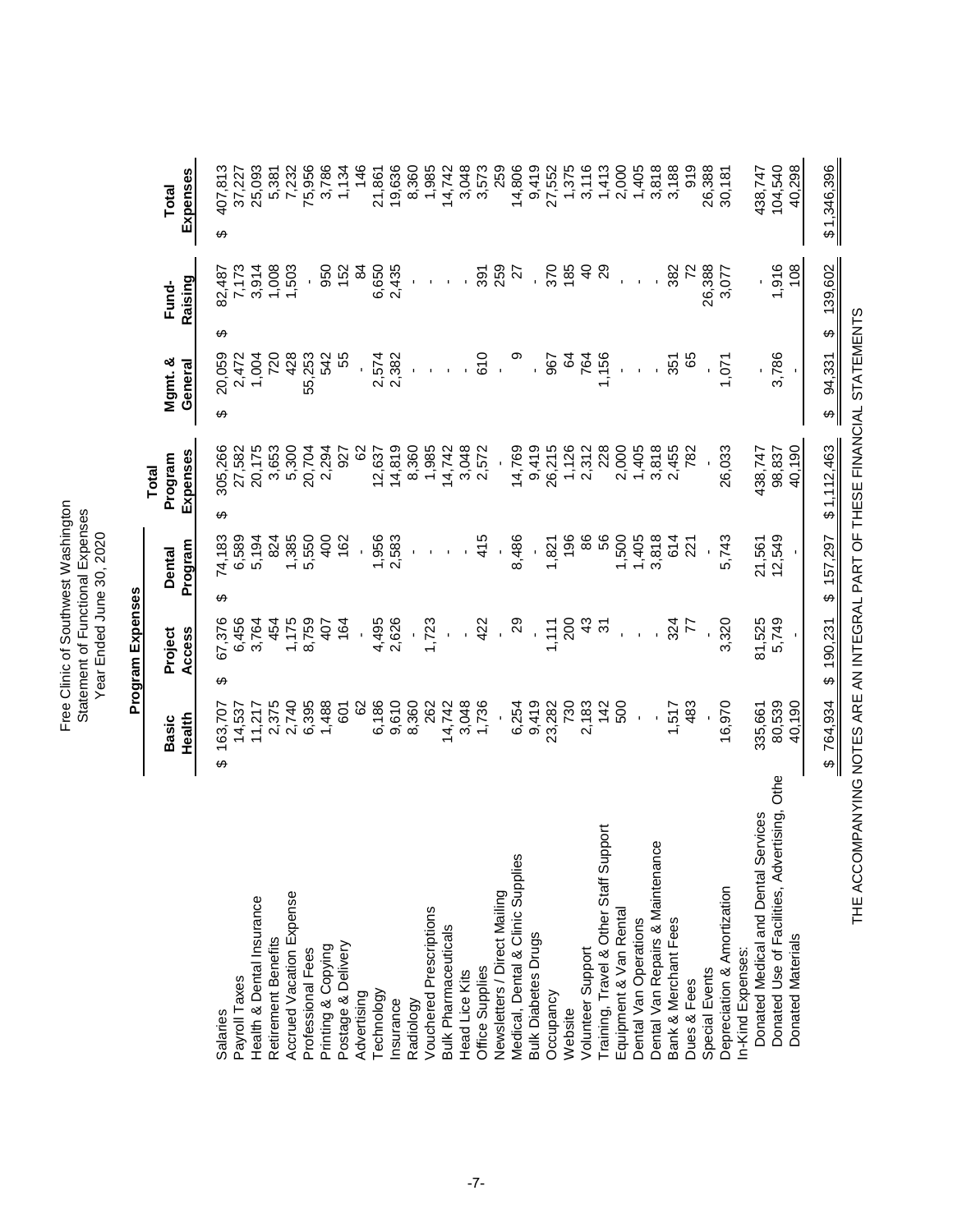# Free Clinic of Southwest Washington Statement of Cash Flows Years Ended June 30, 2021 and June 30, 2020

|                                                      | 6/30/21       | 6/30/20       |
|------------------------------------------------------|---------------|---------------|
| Cash Flows From Operating Activities:                |               |               |
| Increase (decrease) in net assets                    | \$<br>508,529 | \$<br>647,197 |
| Adjustments to reconcile change in net assets to     |               |               |
| net cash used by operating activities:               |               |               |
| Depreciation and amortization                        | 30,428        | 30,181        |
| Changes in:                                          |               |               |
| Investments                                          | (244, 058)    | (68, 467)     |
| Accounts receivable                                  | 844           | 4,702         |
| Grants & pledges receivable                          | (27,000)      | (100,000)     |
| Prepaid expenses                                     | (3, 363)      | 4,242         |
| Accounts payable                                     | 3,228         | (1, 129)      |
| Accrued payroll & related                            | (6,896)       | 11,966        |
| Accrued vacation                                     | 3,842         | 7,232         |
| Net cash provided by (used in) operating activities  | 265,554       | 535,924       |
| Cash flows from investing activities:                |               |               |
| Proceeds from sale of equipment                      |               | 65,000        |
| (Gain) Loss on disposition of equipment              | 7,283         | (61, 363)     |
| Purchase of equipment and leasehold improvements     | (29, 042)     | (4, 162)      |
| Purchases of investments                             | (800,000)     | (45,000)      |
| Redemptions and sales of investments                 | 270,000       | 76,570        |
| Net cash from investing activities                   | (551,759)     | 31,045        |
|                                                      |               |               |
| Net increase (decrease) in cash and cash equivalents | (286, 205)    | 566,969       |
| Cash and Cash Equivalents at Beginning of Year       | 860,639       | 293,670       |
| Cash and Cash Equivalents at End of Year             | \$<br>574,434 | \$<br>860,639 |

THE ACCOMPANYING NOTES ARE AN INTEGRAL PART OF THESE FINANCIAL STATEMENTS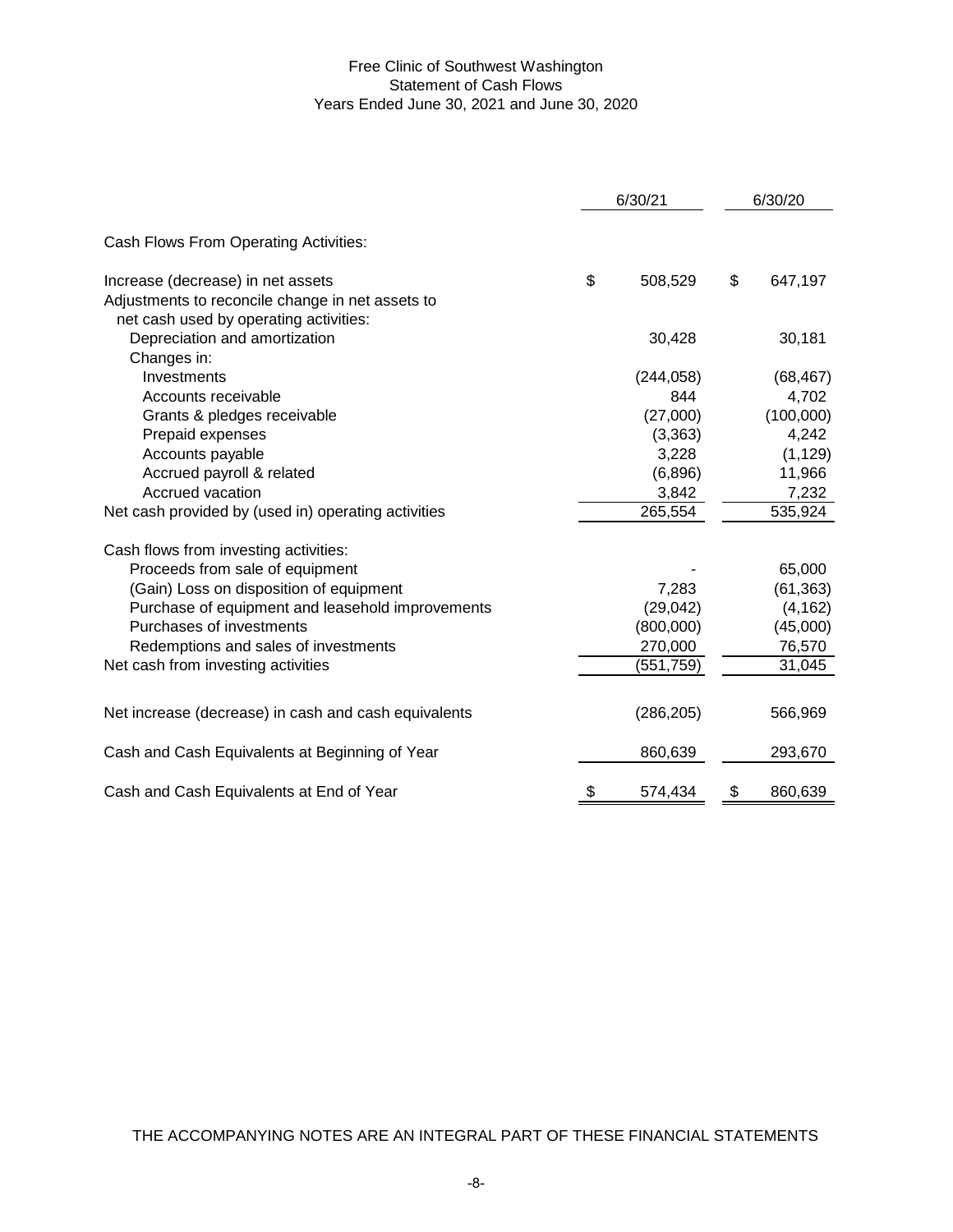# **Free Clinic of Southwest Washington**

# **Notes to Financial Statements**

# **Years Ended June 30, 2021 and June 30, 2020**

## **1. Organization**

The Free Clinic of Southwest Washington (the "Free Clinic" or the "Organization") is a nonprofit corporation located in Vancouver, Washington. The Organization provides and facilitates access to free, compassionate, quality health care for community members who are otherwise unable to obtain such services. The majority of those served lack access to health care as they cannot afford medical insurance and do not qualify for government assistance programs. A unique feature of the Free Clinic is that all medical services are provided by over 400 professional, technical and clerical volunteers.

The programs of the Free Clinic include –

- *Basic Health –* Provides basic health clinics during the week at the Free Clinic. Services additionally include health screenings, medication assistance, lab, medical imaging, immunizations, and basic vision services which include ophthalmology and optometry. Medical services under this program include assisting patients with certain chronic conditions manage their health and improve their condition though dietary and lifestyle modification.
- *Project Access –* Provides access to specialty medical care services in the community through a coordinated network of participating professional medical specialists, hospitals and ancillary providers. Project access care coordinators pre-screen clients for eligibility and assist clients in navigating the health system.
- *Dental –* Provides urgent dental services to alleviate pain and infection, and fillings to arrest decay. Dental staff refer patients needing more specialized services to a network of dental providers, who provide care in their own facilities.

## **2. Summary of Significant Accounting Policies**

**Basis of Accounting** – The accompanying financial statements have been prepared on the accrual basis of accounting in accordance with generally accepted accounting principles and the principles of fund accounting. Fund accounting is the procedure by which resources for various purposes are classified for accounting purposes in accordance with activities or objectives specified by donors.

**Net Assets** – Net assets, revenues, gains, and losses are classified based on the existence or absence of donor or grantor imposed restrictions. Accordingly, net assets and changes therein are classified and reported as follows:

- *Net Assets Without Donor Restrictions* Net assets available for use in general operations and not subject to donor (or certain grantor) restrictions. The Board of Directors of the Free Clinic has designated, from net assets without donor restrictions, net assets for an operating reserve.
- *Net Assets With Donor Restrictions* Net assets subject to donor- (or certain grantor-) imposed restrictions. Some donor-imposed restrictions are temporary in nature, such as those that will be met by the passage of time or other events specified by the donor. Other donor-imposed restrictions are perpetual in nature, where the donor stipulates that resources be maintained in perpetuity. Donor-imposed restrictions are released when a restriction expires, that is, when the stipulated time has elapsed, when the stipulated purpose for which the resource was restricted has been fulfilled, or both.

These notes are an integral part of the financial statements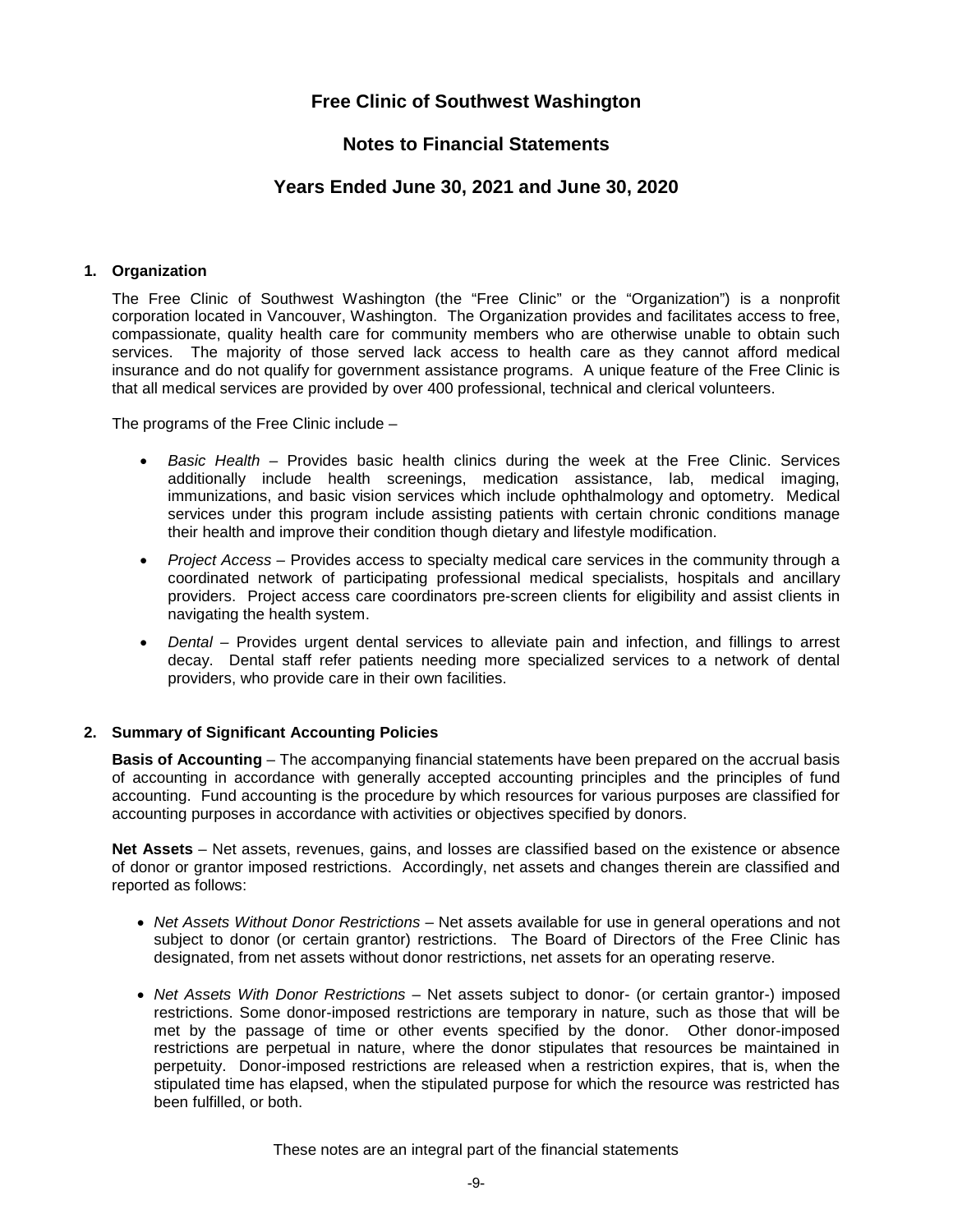**Use of Estimates** – The preparation of financial statements in conformity with generally accepted accounting principles requires that management make estimates and assumptions that affect certain reported amounts and disclosures. Accordingly, actual results could differ from those estimates.

**Revenue Recognition** – Revenue is recognized when earned. Bequests are recorded as revenue at the time the Organization has an established right to the bequest and the proceeds are measurable.

**Contributions** – Contributions, which include unconditional promises to give (pledges), are recognized as revenues in the period the pledge is made. Conditional promises to give are not recognized until they become unconditional, that is when the conditions on which they depend are substantially met. Contributions of assets other than cash are recorded at their estimated fair value.

**In-Kind Contributions** – The Free Clinic receives a significant amount of donated services requiring specialized clinical skills and facilities. Significant services received which create or enhance a nonfinancial asset or require specialized skills that the Organization would have purchased if not donated are recognized in the statement of activities.

During the year ended June 30, 2021, \$325,364 of contributed medical services were recorded, including \$29,501 of donated dental van services. Total professional service hours recorded at basic health clinics were 2,600. During the year ended June 30, 2020, \$438,748 of contributed medical services were recorded and total professional service hours recorded at basic health clinics were 5,913. The Organization does not record donated hospital-provided services in the financial statements, as there is not currently an accurate method to value these services. In addition, some professional medical clinics participating in Project Access are unable to send data to the Free Clinic and therefore the Organization does not include these donated services in the financial statements, as there is not currently an accurate method to value these services.

The U.S. Department of Labor, Bureau of Labor Statistics, is used to determine the value of professional and technical services provided at the Free Clinic. The value of Project Access program donated services is determined using Medicaid reimbursement rates. Data submitted from specialists offices are sent to the Free Clinic and documented on spreadsheets. Monthly summaries are completed by Free Clinic staff.

The Free Clinic also receives in-kind contributions of medical supplies and other items which are recorded when there is an objective basis upon which to value those contributions and where the contributions are an essential part of the Organization's activities. During the year ended June 30, 2021, no contributed medical supplies or other items were recorded. During the year ended June 30, 2020, \$40,298 of contributed medical supplies and other items were recorded.

**Contributions Receivable** - Contributions receivable are recorded when collection is reasonably assured and the amount is reasonably estimable. Contributions expected to be collected within one year of the balance sheet date are recorded as Current Assets on the Statement of Financial Position, at net realizable value.

**Capital Assets and Depreciation** – Capital assets are reported at cost when purchased and at fair market value when acquired by gift. The Free Clinic capitalizes fixed assets costing at least \$1,000. Equipment is depreciated using the straight-line method over the estimated useful lives of the assets, which is generally 5 to 15 years. Leasehold improvements are amortized over the life of the lease.

**Maintenance and Repairs** – Improvements, additions and major renewals which extend the life of an asset are charged to the property and equipment accounts. Repairs and maintenance are expensed currently.

**Advertising and Promotion –** Advertising and promotion costs are expensed as incurred.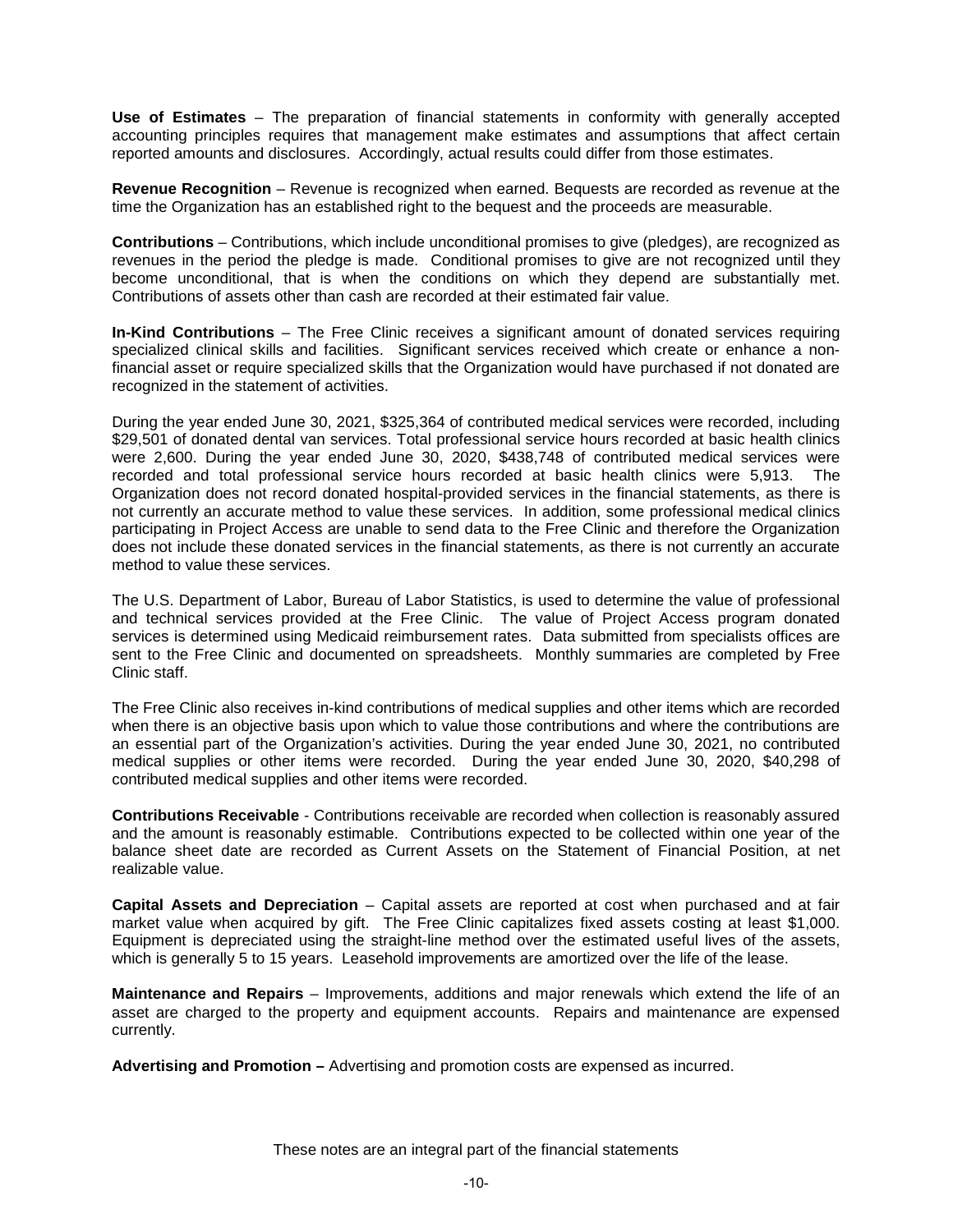**Income Tax** – The Organization is a not-for-profit organization that is exempt from income taxes under Section 501(c)(3) of the Internal Revenue Code and classified by the Internal Revenue Service as other than a private foundation. The Organization's Forms 990, *Return of Organization Exempt from Income Tax*, are subject to examination by the IRS and generally may be audited within three years after they are filed.

**Investments** – Investments are carried at market value. Net appreciation in the fair market value of investments, which consists of the realized gains or losses and the unrealized appreciation (or depreciation) of those investments, is shown in the statement of activities. Investment income is accrued as earned. Security transactions are recorded on a settlement date basis.

**Cash and Cash Equivalents** – The Organization considers all highly liquid debt instruments purchased with maturities of 90 days or less, which are neither held for nor restricted by donors for long-term purposes, to be cash and cash equivalents. The Free Clinic may invest a portion of its cash in established, traditional money market funds sponsored by major mutual fund families. Cash and cash equivalents includes investments in the Vanguard Federal Money Market Fund of \$230,498 and \$431,264 as of June 30, 2021 and 2020, respectively.

**Reclassifications** – Certain prior year balances, including Cash and Cash Equivalents and Vanguard Investment Account have been reclassified to conform with the current year presentation. The reclassification had no effect on reported Total Current Assets, Total Net Assets, and Change in Net Assets.

**Functional Allocation of Expenses –** The costs of program and supporting services activities have been summarized on a functional basis in the statements of activities. The statements of functional expenses present the natural classification detail of expenses by function. Accordingly, certain costs have been allocated among the programs and supporting services benefited. The expenses that are allocated include occupancy, which is allocated on a square footage basis, as well as salaries and wages, benefits, payroll taxes, professional fees, depreciation, amortization, insurance and office expenses, which are allocated on the basis of estimates of time and effort.

# **3. Liquidity and Availability**

Financial assets available for general expenditure, that is, without donor or other restrictions limiting their use, within one year of the balance sheet date, comprise the following as of June 30, 2021 and 2020:

|                                                  | 6/30/21       |   | 6/30/20    |
|--------------------------------------------------|---------------|---|------------|
| Cash and Cash Equivalents                        | \$<br>574,434 | S | 860,639    |
| Vanguard Investment Account                      | 620,428       |   | 45,457     |
| American Funds Mutual Funds                      | 465,397       |   | 337,647    |
| <b>Accounts Receivable</b>                       | 1.375         |   | 2,219      |
| Less: Net Assets with Donor Purpose Restrictions | (118, 780)    |   | (350, 012) |
| Less: Board Designated Reserve (Note 10)         | 100,000)      |   | 100,000)   |
|                                                  | 1,442,854     | S | 795.950    |

It is the policy of the Free Clinic to keep sufficient funds on hand in order to meet its current operating needs. Cash in excess of daily requirements is invested in certificates of deposit, money market funds and short-term investments consisting of actively traded mutual funds sponsored by major mutual fund families, which are registered with the United States Securities and Exchange Commission (SEC). Management prepares a monthly cash flow projection at the beginning of each fiscal year. Liquidity sufficiency for future monthly, quarterly and annual needs are monitored by the Organization's management, Finance Committee, and Board of Directors.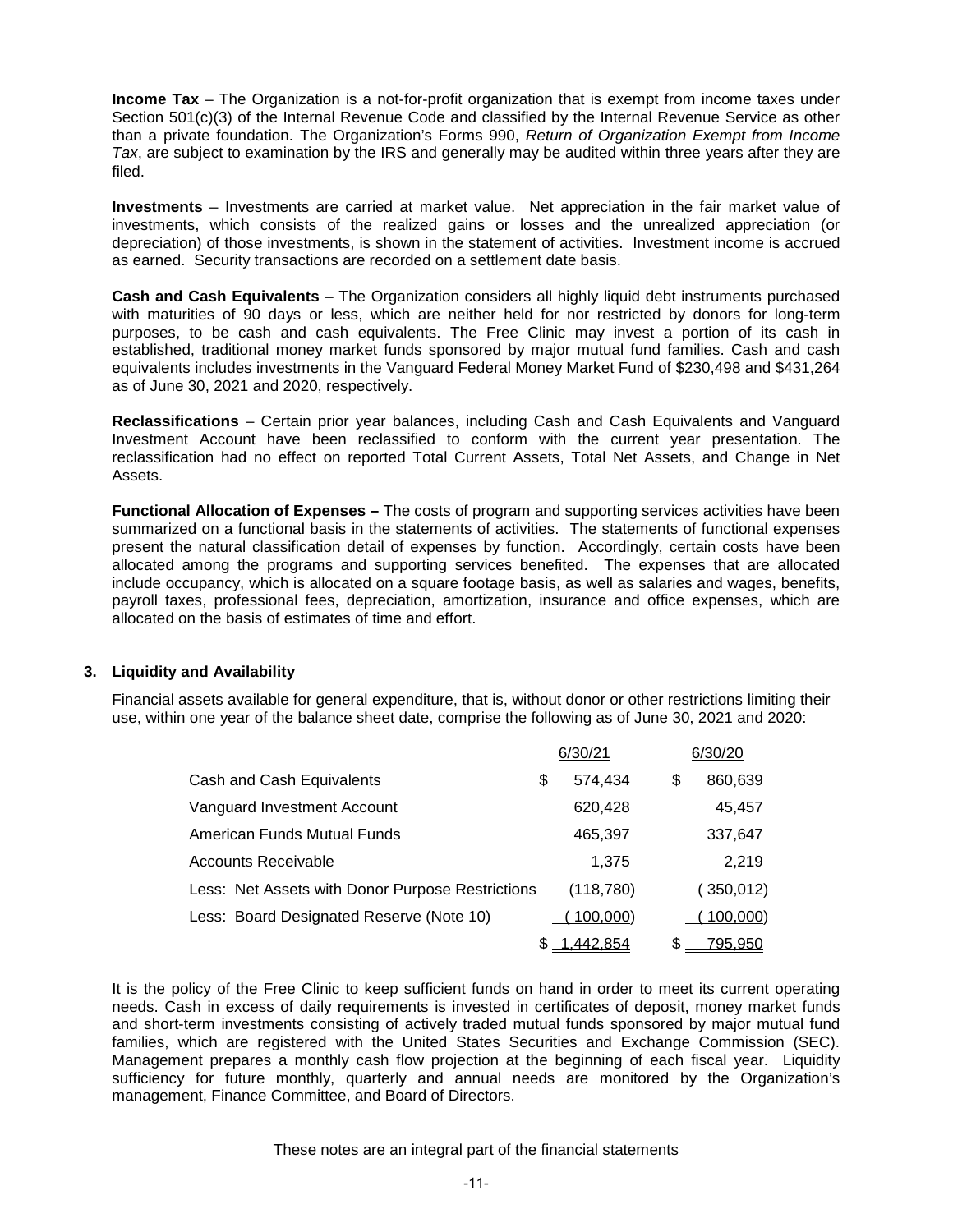#### **4. Investments**

The Finance Committee of the Board of Directors manages the investment portfolio for all Free Clinic investments except for the endowment funds invested in a pool of mutual funds managed by the Community Foundation for Southwest Washington (Community Foundation) for the benefit of local nonprofits.

The Free Clinic reports its investments at fair market value, which is determined using quoted market prices. The policies of both the Free Clinic and the Community Foundation provide that no investment or group of investments may represent a significant concentration of market risk.

Investments consist of the following as of June 30, 2021 and 2020:

|                                                                                                                                                                                                                                                                              | 6/30/21                                                  | 6/30/20                                                  |
|------------------------------------------------------------------------------------------------------------------------------------------------------------------------------------------------------------------------------------------------------------------------------|----------------------------------------------------------|----------------------------------------------------------|
| Vanguard Investment Account<br>Vanguard Brokered Certificates of Deposit<br>Vanguard Total Stock Market Index Mutual Fund<br>Vanguard International Stock Index Mutual Fund<br>Vanguard Short-term Investment Grade Mutual Fund<br><b>Total- Vanguard Investment Account</b> | \$<br>100,067<br>225,967<br>44,938<br>249,456<br>620,428 | \$<br>20,000<br>25,457<br>0<br>0<br>45,457               |
| American Funds Mutual Funds:<br>Washington Mutual Investors Fund<br><b>AMCAP Fund</b><br><b>EuroPacific Growth Fund</b><br>Growth Fund of America<br>New Economy Fund<br><b>Investment Company of America</b>                                                                | 86,054<br>72,176<br>89,760<br>80,870<br>51,264<br>85,273 | 53,541<br>64,289<br>62,973<br>56,566<br>37,007<br>63,271 |
| <b>Total- American Funds Mutual Funds</b>                                                                                                                                                                                                                                    | 465,397                                                  | 337,647                                                  |
| Endowment Investments:<br>Vanguard Balanced Index Mutual Fund<br><b>Community Foundation- Pooled Investments</b><br><b>Total- Endowment Investments</b>                                                                                                                      | 437,356<br>56,324<br>493,680                             | 375,087<br>47,256<br>422,343                             |
| <b>Total Investments</b>                                                                                                                                                                                                                                                     | 1,579,505                                                | S<br>805,447                                             |

The investment return for the years ending June 30, 2021 and 2020 includes:

|                                        | 6/30/21 | 6/30/20 |
|----------------------------------------|---------|---------|
| Interest & Dividends                   | 11.796  | 15.618  |
| Gains & Losses (Realized & Unrealized) | 265.433 | 39.134  |
| Total                                  | 277.229 | 54.751  |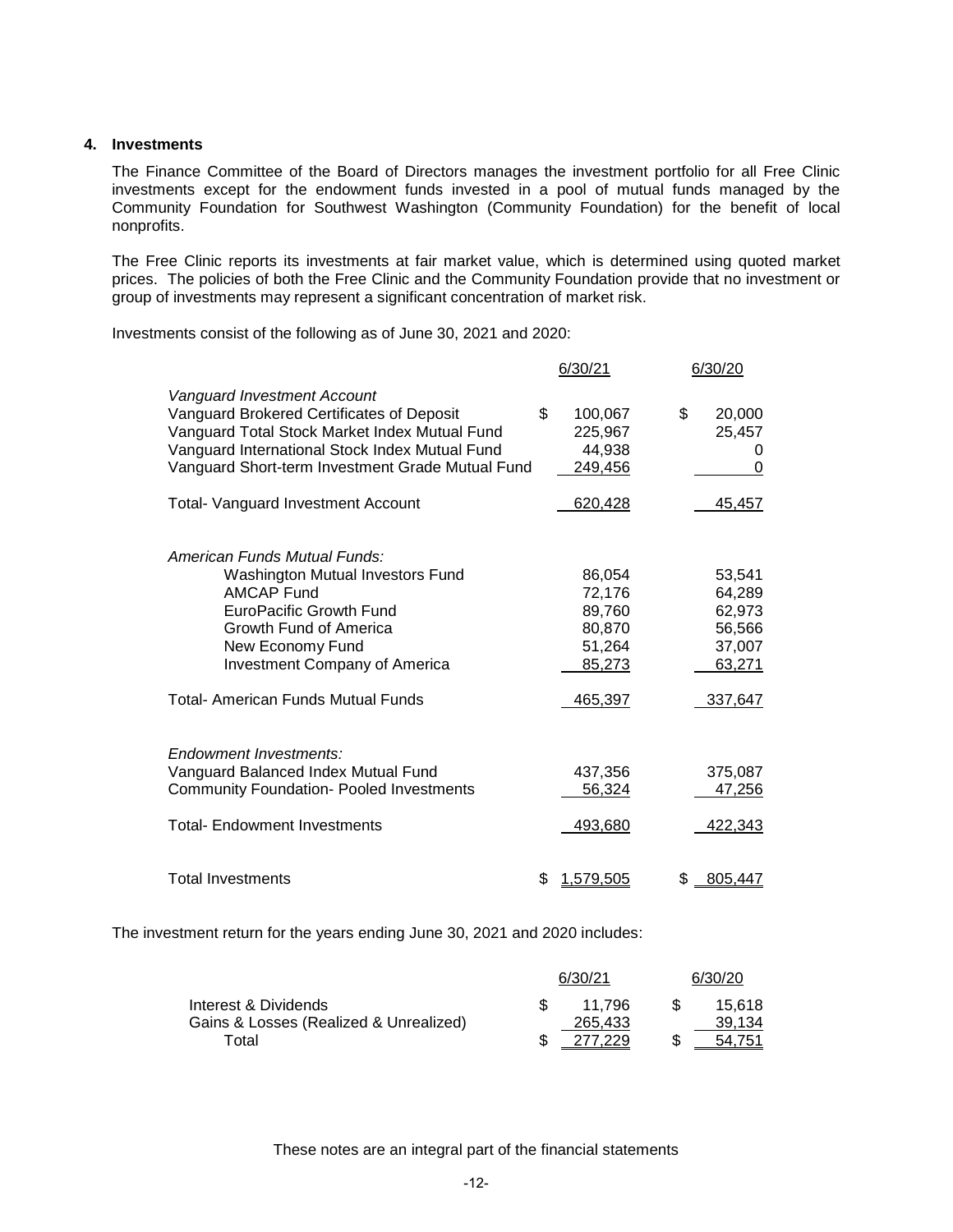The Vanguard Investment Account earned a net gain of \$48,742 for the year ended June 30, 2021. These investments earned a net gain of \$1,768 for the year ended June 30, 2020.

American Funds Mutual Funds earned net gains of \$127,751 for the year ended June 30, 2021. These investments earned net gains of \$22,539 for the year ended June 30, 2020.

The Endowment Investments held in the Vanguard Balanced Index Mutual Fund earned net gains of \$92,269 for the year ended June 30, 2021. These investments earned net gains of \$28,560 for the year ended June 30, 2020.

The Endowment Investments held in the Community Foundation investment pool earned net gains of \$8,158 for the year ended June 30, 2021. These investments earned net losses of \$363 for the year ended June 30, 2020.

The Community Foundation investment pool does not separately report realized and unrealized gains and losses on individual investments within the pool. Investment advisory fees paid to the Community Foundation were \$305 and \$369 for the years ended June 30, 2021 and 2020, respectively.

The Free Clinic did not provide variance power to the Community Foundation. Earnings can be withdrawn upon written request of the President and Treasurer of the Free Clinic and can be payable only to the Free Clinic. The Free Clinic must provide the Community Foundation at least 3 months-notice for a withdrawal of all or a portion of the principal and at least 180 days-notice for a withdrawal that exceeds \$100,000.

The Free Clinic reports its fair value measures using a three-level hierarchy that prioritizes the inputs used to measure fair value. This hierarchy, established by GAAP, requires that entities maximize the use of observable inputs and minimize the use of unobservable inputs when measuring fair value. The three levels of inputs used to measure fair value are as follows:

- *Level 1.* Quoted prices for identical assets or liabilities in active markets to which the organization has access at the measurement date.
- *Level 2.* Inputs other than quoted prices included in level 1 that are observable for the asset or liability, either directly or indirectly. Level 2 inputs include:
	- quoted prices for similar assets or liabilities in active markets;
	- quoted prices for identical or similar assets in markets that are not active;
	- observable inputs other than quoted prices for the asset or liability (for example, interest rates and yield curves); and
	- inputs derived principally from, or corroborated by, observable market data by correlation or by other means.
- *Level 3.* Unobservable inputs for the asset or liability. Unobservable inputs should be used to measure the fair value to the extent that observable inputs are not available.

When available, the organization measures fair value using level 1 inputs because they generally provide the most reliable evidence of fair value. However, level 1 inputs may not be available for many of the assets and liabilities that the organization is required to measure at fair value (for example, unconditional promises to give and in-kind contributions).

The fair value of the investments was determined using Level 1 inputs. Investments in mutual funds are valued at the daily closing price as reported by the fund. These investments are registered with the SEC and are required to publish their daily net asset value (NAV) and to transact at that price. Brokered certificates of deposit are valued by their custodians using pricing models based on credit quality, maturity date, interest rates and market assumptions.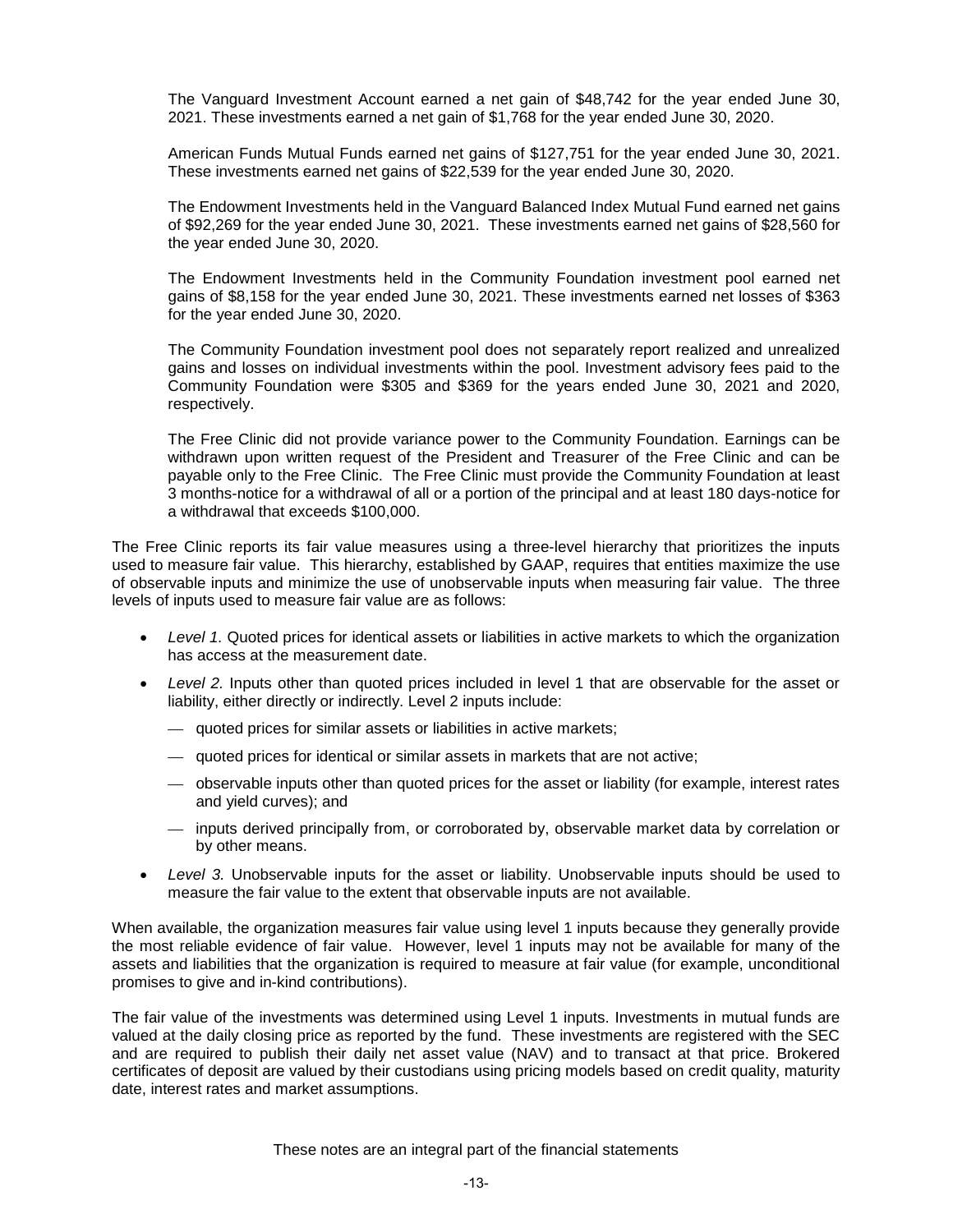## **5. Commitments**

The Free Clinic is obligated under an operating lease with the Vancouver School District No. 37 for a period of thirty years beginning August 22, 2000; however, the Organization has the right to terminate the lease at any time upon 90 days written notice to the School District. The terms of the agreement include a base amount of one dollar per year plus an allocated share of monthly utilities, based on the Organization's square footage. The Organization is also responsible for all insurance, janitorial, maintenance, repairs and taxes on their portion of the facility. The Free Clinic recorded \$95,820 of inkind donated use of facilities related to this space for each the years ended June 30, 2021 and June 30, 2020, respectively.

In March 2019, the Organization entered into an agreement for the use of two office copier machines, related printing services and maintenance. It is committed to pay a minimum monthly payment of \$245 plus potential overage fees based on the number of copies printed. Total future minimum amounts due under this agreement include \$2,922 in each of the years ended June 30, 2022 through 2024, which totals \$8,766. Expense related to this agreement was \$3,749 for the year ended June 30, 2021 and \$3,116 for the year ended June 30, 2020.

## **6. Concentration of Credit Risk**

The Free Clinic maintains cash and certificates of deposit at two financial institutions in the Vancouver, Washington area. Accounts at each institution are insured by the Federal Deposit Insurance Corporation up to \$250,000. The Organization has adopted a policy to ensure that its funds remain within the insured limits.

## **7. Endowment**

## Board's Interpretation of UPMIFA

The Board of Directors has interpreted Washington's adoption of the Uniform Prudent Management of Institutional Funds Act ("UPMIFA") as requiring the Organization to adopt investment and spending policies that preserve the fair value of the original gift as of the date of the gift, absent explicit donor restrictions to the contrary. Although the Organization has a long-term fiduciary duty to the donor (and others) for a fund of perpetual duration, the preservation of the endowment's purchasing power is only one of several factors that are considered in managing and investing these funds. Furthermore, in accordance with UPMIFA, a portion of the endowment's historic dollar value may be appropriated for expenditure in support of the designated purposes of the endowment if this is consistent with a spending policy that otherwise satisfies the requisite standard of prudence under UPMIFA.

As a result of this interpretation, the Organization retains in perpetuity (1) the original value of gifts donated to the permanent endowment, (2) subsequent gifts to the endowment, and (3) accumulations made pursuant to the direction of the applicable donor gift instrument at the time the accumulation is added to the fund.

In general, investment returns on the Organization's endowment are available for retention or appropriation based on the same prudent standards and policies established by the Board of Directors and are classified as net assets with donor restrictions until the returns are appropriated for expenditure by the Board of Directors and, if the use of the investment return is restricted by the donor, until the restriction has also been satisfied. Any investment return retained in perpetuity represents only those amounts required to be retained permanently as a result of explicit donor stipulations.

## Overview of Endowment Funds Spending Policy

The Board of Directors of the Free Clinic recognize their responsibility to manage all funds entrusted to the Endowment Fund in a prudent manner, with the understanding that the primary purpose of these funds is to meet the long range needs of the Free Clinic. These policies are intended to assure the optimum investment opportunity for all of the money received, whether funds are to be expended in the short or long term.

These notes are an integral part of the financial statements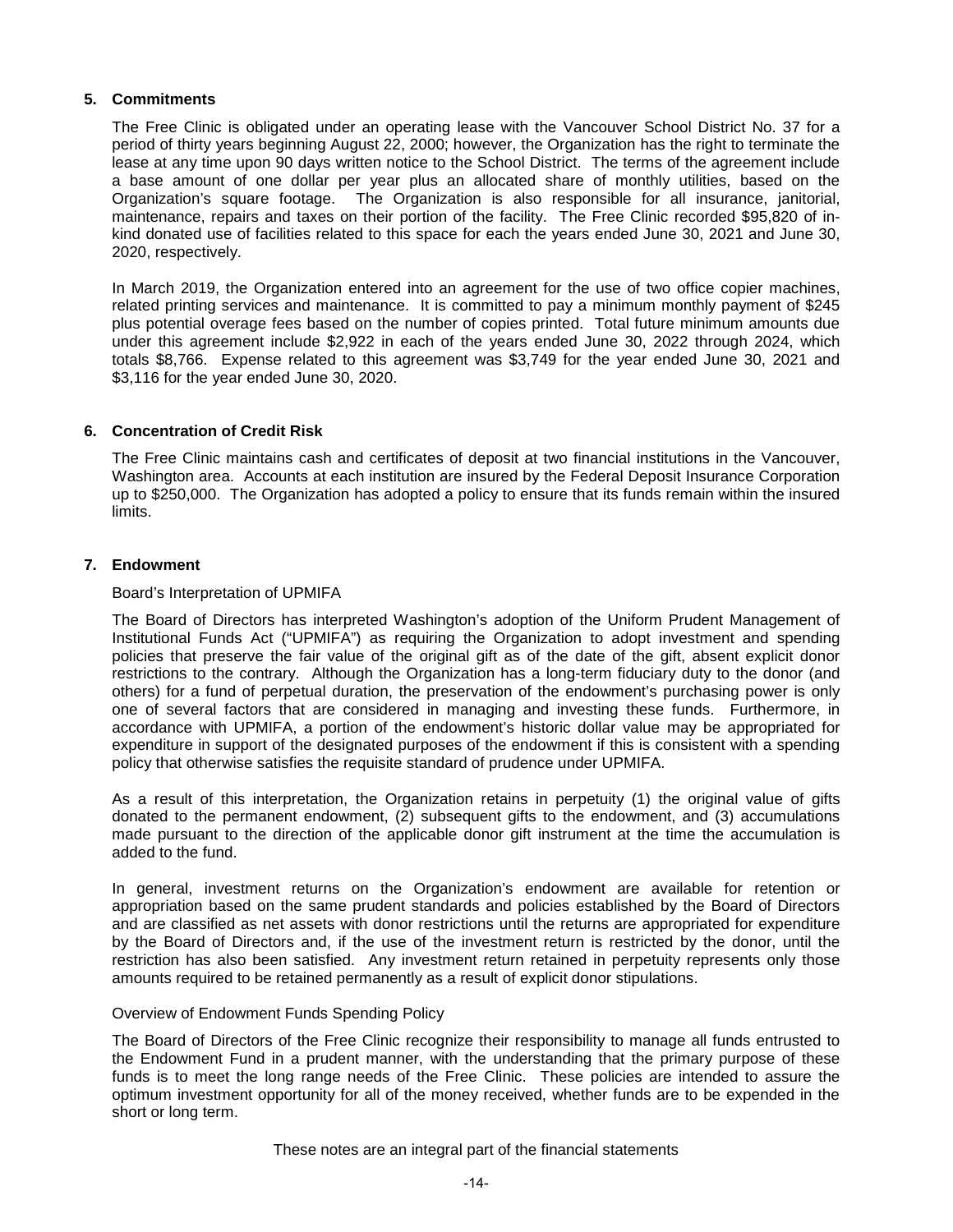A portion of the Endowment Funds may be needed annually; however, the Finance Committee shall determine each year, based on the annual budget, whether any of the Endowment Fund will be needed for the upcoming year. If funds are needed, they should ensure that there is sufficient liquidity in the Free Clinic's investments to allow for such distributions.

On the other hand, it is expected that the Endowment Funds will be permanent in nature and therefore these funds shall be invested for the long-term. It is essential to follow coordinated policies regarding fund-raising, spending and investment which will protect the principal of the funds and produce a reasonable rate of return.

The annual expenditure from the Endowed Funds shall generally be equal to not more than 5% of the average ending balance in the Endowed Funds as of the end of the prior three fiscal years. To the extent such funds are not needed for operations, such amounts may remain in the Endowed Funds account to continue to grow for future needs. \$30,000 of Endowment Funds were appropriated for expenditure for the year ended June 30, 2021. There were no Endowment Funds appropriated for expenditure for the year ended June 30, 2020.

## Overview of Endowment Investment Policy

To the extent consistent with UPMIFA, the Endowment Fund shall be invested in accordance with the Free Clinic's Investment Policy for Long-Term Investments, but also considering the following guidelines:

- Spending will be limited to a spending budget determined in advance each year. The funds needed to meet the approved spending budget will come from interest and dividends and from capital appreciation, as needed. Current income realized in excess of immediate spending requirements may be reinvested.
- While endowment funds will be pooled for investment purposes, the pools may be utilized to accommodate donors' special needs. When requested, the account will be reported clearly to account for specific donor gifts.

The expenditure goals for the Free Clinic's Endowment Fund, to the extent consistent with UPMIFA, are as follows:

- To provide an annual total return sufficient to support Free Clinic activities and programs. The targeted annual expenditure from the Endowment Fund shall generally be equal to, but not more than, 5% of the average ending balance in the Endowment Fund as of the end of the prior three fiscal years. If circumstances warrant, annual expenditures may be increased up to a maximum of 10%, upon approval by the Board of Directors.
- To pay up to 1% to cover the Free Clinic's administrative costs to oversee the Endowment Funds.
- Within defined risk parameters, to target a growth rate on the principal amount of the Endowment Fund over a market cycle of not less than the rate of inflation as measured by the Portland area Consumer Price Index. A market cycle is normally defined as a 3 to 5 year period.
- To the extent such funds are not needed from the Endowment Fund for operations, such amount may remain in the Endowment Fund account to continue to grow for future needs.

## **Endowment Net Assets Composition by Type of Fund As of June 30, 2021**

|                                 | <b>Without Donor</b><br><b>Restrictions</b> | <b>With Donor</b><br><b>Restrictions</b> | Total   |
|---------------------------------|---------------------------------------------|------------------------------------------|---------|
| Contributions to                |                                             |                                          |         |
| <b>Perpetual Endowment</b>      |                                             | 250.255                                  | 250.255 |
| <b>Gains on Endowment Funds</b> |                                             | 243,425                                  | 243.425 |
|                                 |                                             | 493.680                                  | 493.680 |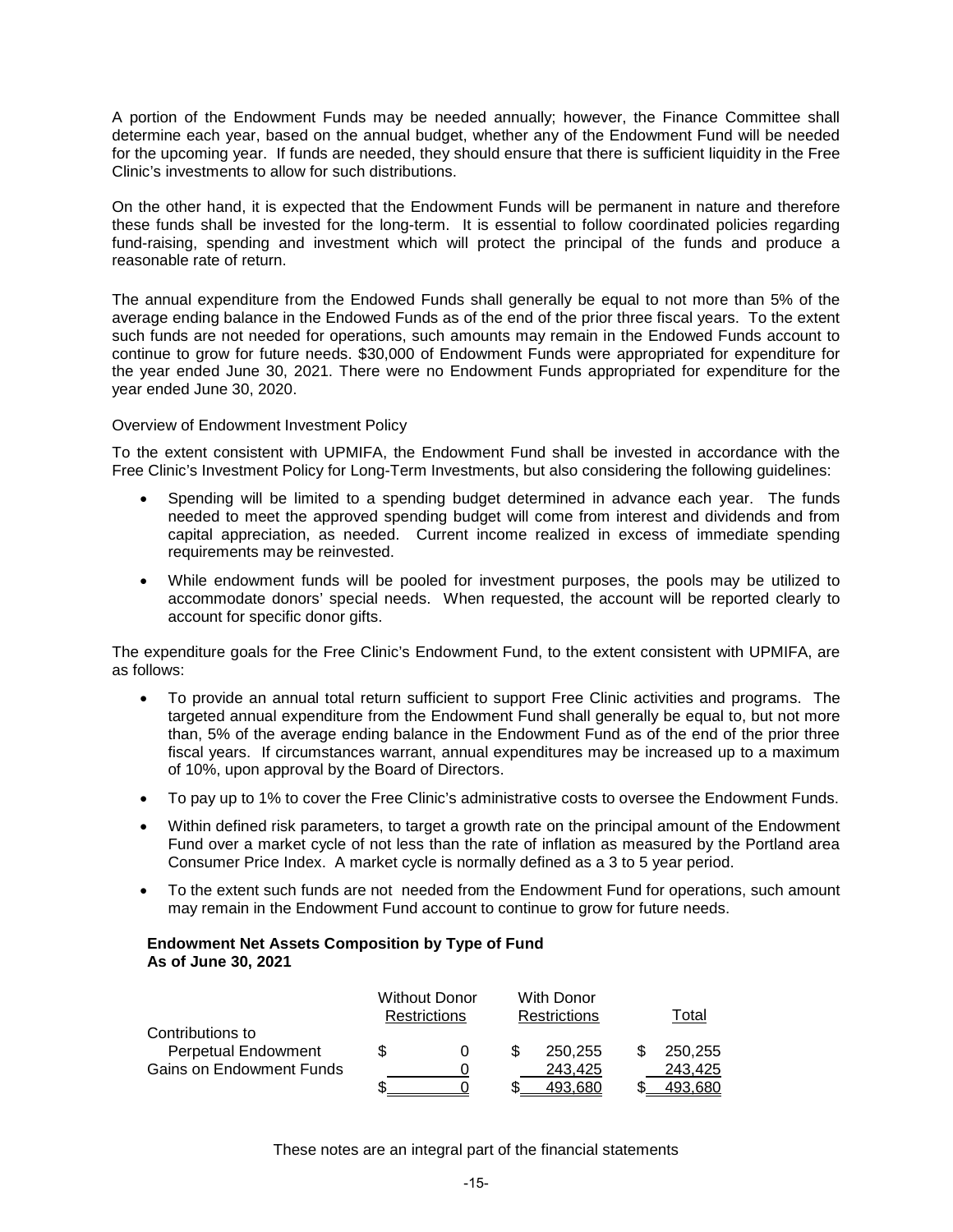## **Endowment Net Assets Composition by Type of Fund As of June 30, 2020**

|                                 |   | <b>Without Donor</b><br><b>Restrictions</b> | With Donor<br><b>Restrictions</b> | Total   |
|---------------------------------|---|---------------------------------------------|-----------------------------------|---------|
| Contributions to                |   |                                             |                                   |         |
| <b>Perpetual Endowment</b>      | S |                                             | 249.345                           | 249.345 |
| <b>Gains on Endowment Funds</b> |   |                                             | 172.999                           | 172.999 |
|                                 |   |                                             | 344                               |         |

## **Changes in Endowment Net Assets For the Fiscal Year Ended June 30, 2021**

|                                                                    | <b>Without Donor</b><br><b>Restrictions</b> |   | With Donor<br><b>Restrictions</b> |          | Total |          |
|--------------------------------------------------------------------|---------------------------------------------|---|-----------------------------------|----------|-------|----------|
| Endowment net assets,                                              |                                             |   |                                   |          |       |          |
| Beginning of year                                                  | \$                                          | 0 | \$                                | 422,344  | \$    | 422,344  |
| Investment return:<br>Investment Income<br><b>Net Appreciation</b> |                                             | 0 |                                   | 6,546    |       | 6,546    |
| (realized and unrealized)                                          |                                             | 0 |                                   | 93,879   |       | 93,879   |
| Total Investment return                                            |                                             | 0 |                                   | 100,426  |       | 100,426  |
| Contributions<br>Appropriation of endowment                        |                                             | 0 |                                   | 911      |       | 911      |
| Assets for expenditure                                             |                                             | 0 |                                   | (30,000) |       | (30,000) |
| Endowment net assets,                                              |                                             |   |                                   |          |       |          |
| End of year                                                        | \$                                          |   |                                   | 493,680  |       | 493,680  |

## **Changes in Endowment Net Assets For the Fiscal Year Ended June 30, 2020**

|                            | <b>Without Donor</b><br>Restrictions |   | With Donor<br>Restrictions |         |   | Total   |
|----------------------------|--------------------------------------|---|----------------------------|---------|---|---------|
| Endowment net assets,      |                                      |   |                            |         |   |         |
| Beginning of year          | \$                                   | 0 | \$                         | 383,375 | S | 383,375 |
| Investment return:         |                                      |   |                            |         |   |         |
| Investment Income          |                                      | 0 |                            | 8,148   |   | 8,148   |
| Net Appreciation           |                                      |   |                            |         |   |         |
| (realized and unrealized)  |                                      |   |                            | 20,049  |   | 20,049  |
| Total Investment return    |                                      | 0 |                            | 28,197  |   | 28,197  |
| Contributions              |                                      | 0 |                            | 10,772  |   | 10,772  |
| Appropriation of endowment |                                      |   |                            |         |   |         |
| Assets for expenditure     |                                      |   |                            | 0       |   |         |
| Endowment net assets,      |                                      |   |                            |         |   |         |
| End of year                | c                                    |   |                            |         |   |         |

As of June 30, 2021 and 2020, \$250,255 and \$249,345, respectively, of Endowment Funds are required to be held in perpetuity by explicit donor stipulation or by UPMIFA. Any earnings in excess of this amount are available for any purpose within Free Clinic's mission.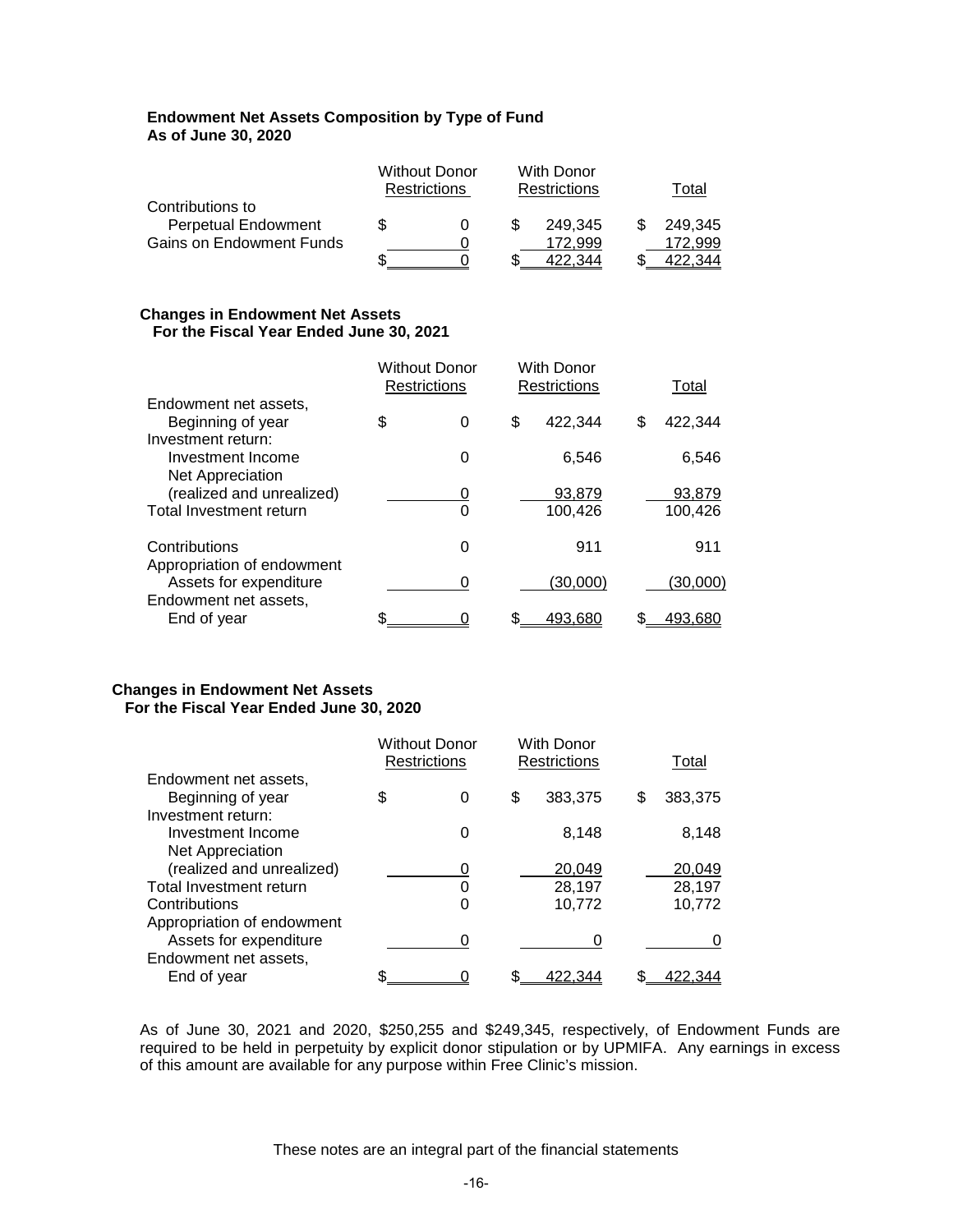## **8. Net Assets With Donor Restrictions**

As of June 30, 2021 and 2020, the balance in Net Assets With Donor Restrictions are restricted for the following purposes or periods:

|                                                                                                                                                       | 6/30/21                                       | 6/30/20                                              |
|-------------------------------------------------------------------------------------------------------------------------------------------------------|-----------------------------------------------|------------------------------------------------------|
| Subject to donor restrictions, Organization's Endowment Funds policy,<br>UPMIFA and appropriation:                                                    |                                               |                                                      |
| Donations to Perpetual Endowment<br><b>Unappropriated Endowment Earnings</b>                                                                          | \$<br>250,255<br>243,425<br>493,680<br>\$     | \$<br>249,345<br>172,999<br>422,344<br>\$            |
| Subject to expenditure for donor specified purpose:                                                                                                   |                                               |                                                      |
| Project Access<br>Dental Program<br><b>Basic Health Clinics</b><br>Access to Care Fund<br>Outreach and Fund Raising<br>Subtotal Net Assets Subject to | \$<br>14,983<br>7,479<br>93,292<br>O<br>3,026 | \$<br>91,256<br>65,004<br>175,313<br>15,413<br>3,026 |
| <b>Donor Purpose Restrictions</b><br><b>Total Net Assets With Donor</b>                                                                               | 118,780                                       | 350,012                                              |
| <b>Restrictions</b>                                                                                                                                   | 612,460                                       | S.<br>772,356                                        |

#### **9. Retirement Plan**

The Free Clinic sponsors a SIMPLE retirement plan for the benefit of its eligible employees. Employer contributions to the plan are made at the rate of 3% of eligible compensation. The Free Clinic contributed \$4,485 to this plan for the year ended June 30, 2021, and \$5,382 for the year ended June 30, 2020.

## **10. Board-Designated Reserves**

The Board of Directors has set aside funds designated as Board-Designated Reserves to be used for general operations in the event of unexpected circumstances. The Reserves are meant to ensure the ongoing operation of services in the event of an unexpected drop in revenues, and they are not intended for current operations.

## **11. Payroll Protection Program Loan Forgiveness**

On April 21, 2020, the Free Clinic received a \$72,000 unsecured loan from a bank, bearing interest at an annual interest rate of 1%. Under the original terms of the loan, repayments commence November 25, 2020 in equal monthly installments of \$4,052 through April 25, 2022, unless the loan is forgiven or repaid earlier. There is no penalty for prepayment.

Under the terms of the loan, the Free Clinic applied for forgiveness of the amount due on the loan, in full, in the amount equal to the sum of qualifying payroll costs incurred by the Free Clinic prior to June 30, 2020. The amount of the loan forgiveness was calculated in accordance with the requirements of the Payroll Protection Program established by the federal Coronavirus Aid, Relief, and Economic Security Act, and rules and regulations issued by the Small Business Administration. The loan was forgiven in full by the bank in February, 2021. The Free Clinic accounted for the loan in accordance with FASB ASC 958-605, as a conditional contribution for the year ended June 30, 2020.